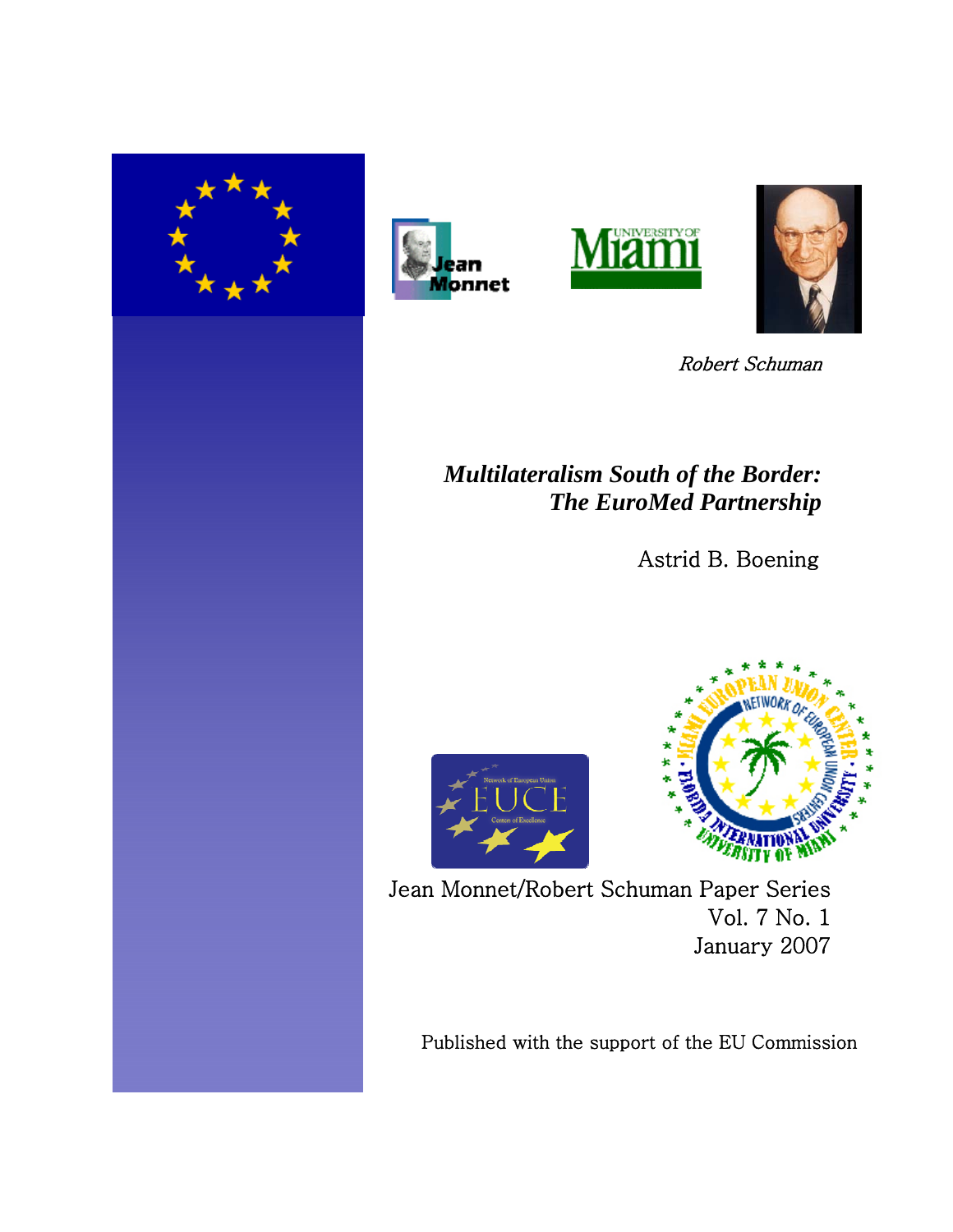# **The Jean Monnet/Robert Schuman Paper Series**

The Jean Monnet/Robert Schuman Paper Series is produced by the Jean Monnet Chair of the University of Miami, in cooperation with the Miami-Florida European Union Center of Excellence, a partnership with Florida International University (FIU).

These monographic papers analyze ongoing developments within the European Union as well as recent trends which influence the EU's relationship with the rest of the world. Broad themes include, but are not limited to:

- ♦ EU Enlargement
- ♦ The Evolution of the Constitutional Process
- ♦ The EU as a Global Player
- ♦ Comparative Regionalisms
- ♦ The Trans-Atlantic Agenda
- ♦ EU-Latin American Relations
- ♦ Economic issues
- ♦ Governance
- ♦ The EU and its Citizens
- ♦ EU Law

As the process of European integration evolves further, the Jean Monnet/Robert Schuman Papers is intended to provide current analyses on a wide range of issues relevant to the EU. The overall purpose of the monographic papers is to contribute to a better understanding of the unique nature of the EU and the significance of its role in the world.

| Miami European Union Center   | Jean Monnet Chair Staff:                   |
|-------------------------------|--------------------------------------------|
| University of Miami           | Joaquín Roy (Director)                     |
| 1000 Memorial Drive           |                                            |
| 101 Ferré Building            | Eloisa Vladescu (Editorial Assistant)      |
| Coral Gables, FL 33124-2231   | Astrid Boening (Editorial Assistant)       |
| Phone: 305-284-3266           | Catherine Cottrell (Research Assistant)    |
| Fax: (305) 284 4406           |                                            |
| E-Mail: <i>jroy@miami.edu</i> | <b>Miami-Florida European Union Center</b> |
| Web: www.miami.edu/eucenter   | Nicol Rae (Co-Director), FIU               |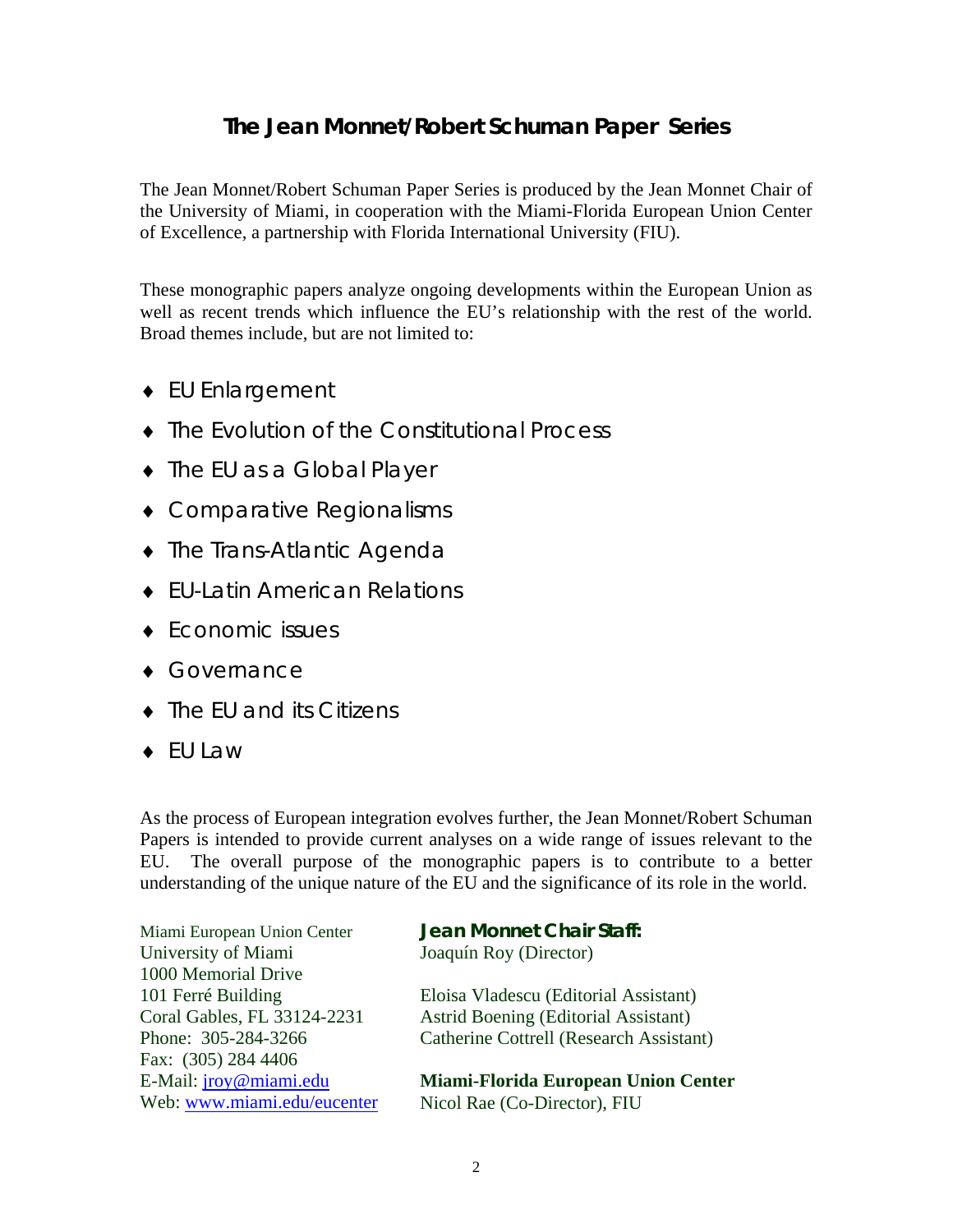**Multilateralism South of the Border: The EuroMed Partnership** 

֦

 $\overline{a}$ 

**Astrid B. Boening** <sup>∗</sup>

**The Jean Monnet Chair University of Miami Miami, Florida January 2007**

<sup>∗</sup> Astrid B. Boening is a PhD candidate in International Studies at the University of Miami, Coral Gables, FL. She obtained her MA in International Studies from Florida International University, Miami, FL, and a BS in Biology and a BA in Social-Cultural Anthropology from the University of Iowa, Iowa City, IA.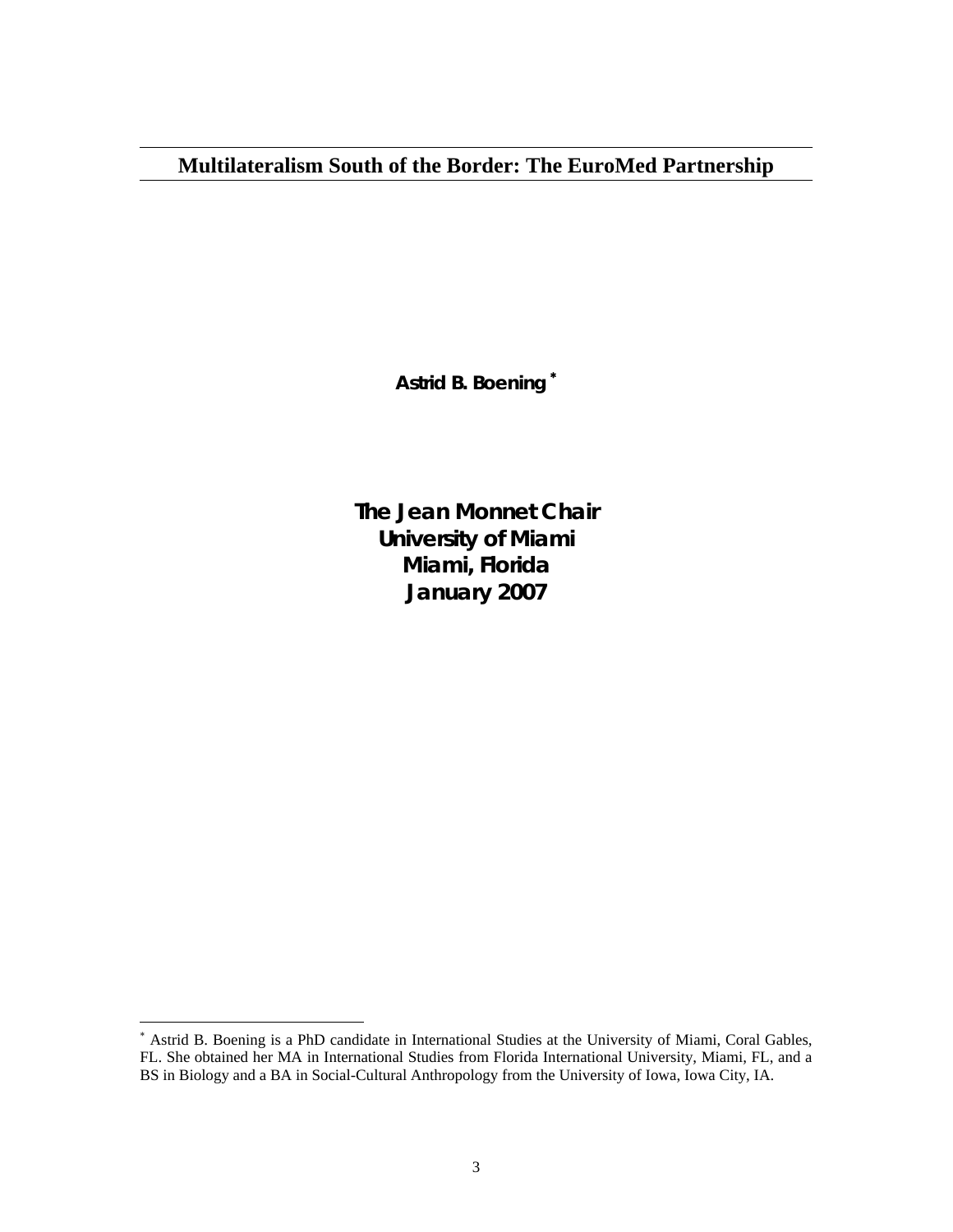## **Introduction**

 $\overline{a}$ 

Christiansen, Petito and Tonra (2000, 401) write that

 while shared geographic and climatic conditions have shaped regional cultures and peoples – what the French historian Braudel has termed the common 'material culture' of the Mediterranean Civilization – they have failed to forge any significant degree of political or ideational collective identity [due] … to the complex and conflicting geopolitical history of the area … This duality has recently been reproduced in the …analysis of the Mediterranean in the post-Cold War era through two opposite images … the Mediterranean as a 'sea without customs' where continuities in social structures, customs, habits and ways of life are the constitutive ingredients of a material Mediterranean civilization. The second is an image of the Mediterranean Sea as one of the key fault lines in a 'clash of civilisations' (Huntington 1993 in Ibid.).

Indeed the MENA region is variegated along north-south as well as in south-south orientations. No one will argue about the positive correlation between economic development and political stability (e.g. Christiansen, Petito and Tonra 2000, 404). As much discussion as has taken place on this topic – and development and research funds spent – the yawning gap in income between developed and developing countries has worsened in the past three decades despite a booming world economy (Ocampo 2006). The Middle East and North African countries ("MENA",<sup>1</sup>), also referred to in this article as Magreb and Mashrig, are one area in the European "neighborhood" with traditional historical cultural ties to Europe as well as of continuing strategic significance.

 Approaching MENA from the geo-political perspective of Iraq today, the instability in the latter will likely spread to the Middle East in the foreseeable future. It can be expected to cause problems especially in countries with divided societies, such as Lebanon, where Islam will fill the political and intellectual vacuum (Haass in Spiegel Online 11/13/2996). From an economic perspective, balancing the widening income gap *among* developing countries in addition to the *overall* international income inequalities, requires the more developed EuroMed partners to focus socio-economically and politically on MENA more urgent today than ever.

 Howard Zinn (2005) argues that *war* is not a successful approach to defeat terrorism by religious extremists, which is currently taking place in predominantly Muslim countries and spreading other regions outside of MENA, Iraq and Iran. Against the observed past instabilities and the prospect of an increase in terrorism in the Magreb and the Mashriq and its spill-over to neighboring countries and beyond, I will examine the role of the EuroMed Partnership (EMP) between the countries bordering the Mediterranean for its potential to contribute to regional stabilization and development to fill this political void and regional demarcations addressed by Richard Haass (2006), president of the Council on Foreign Relations. Or in Christiansen, Petito and Tonra (2000) terminology, forging the role of the EMP in a political and ideational collective identity rather than allow the countries bordering the Mediterranean to develop fault lines among them.

<sup>&</sup>lt;sup>1</sup> MENA is used to refer in this article to the EuroMed Partner states in the Middle East and North Africa, including Israel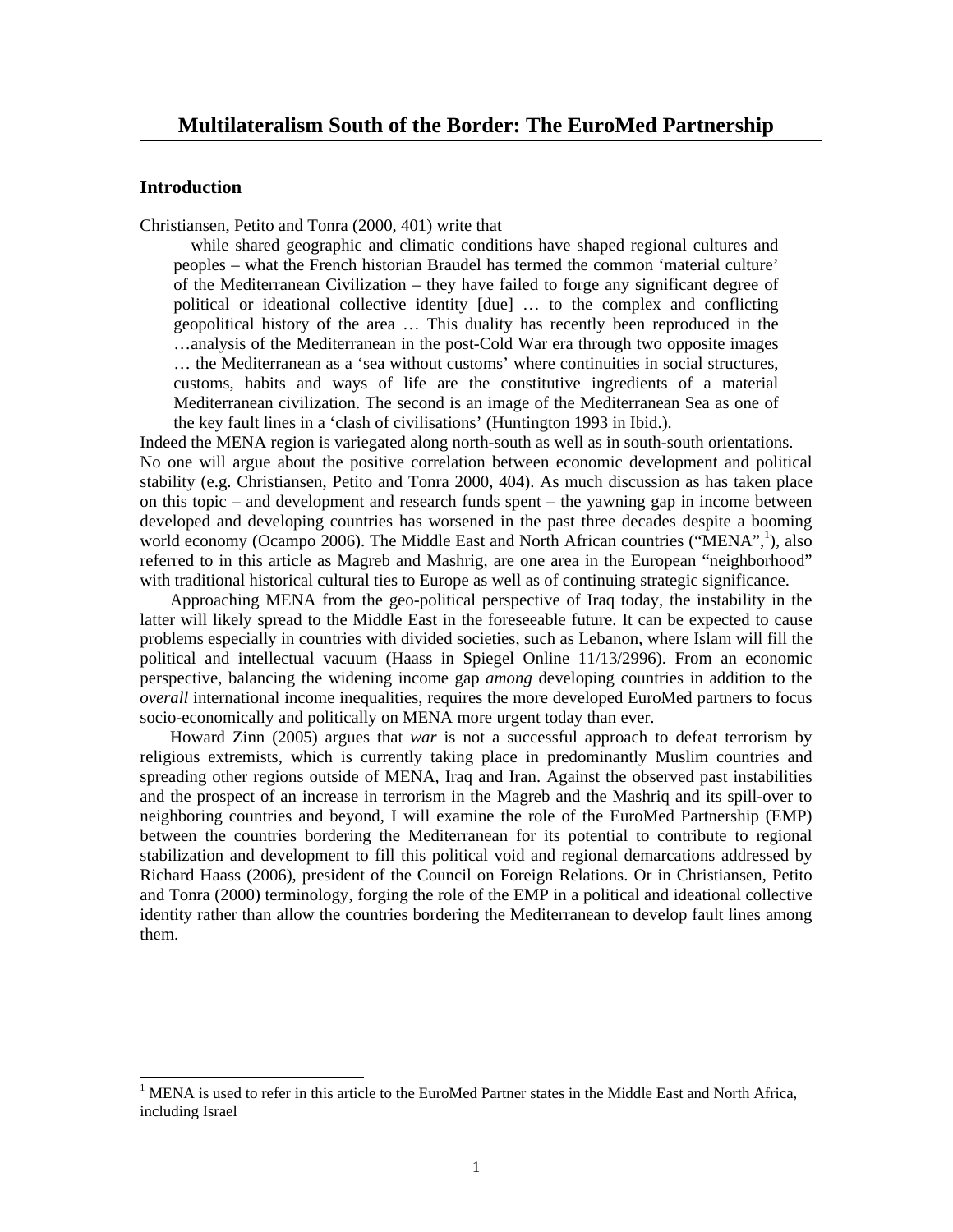#### **History of the EuroMed Partnership**

US President Bush and USSR President Gorbachev send an invitation for a peace conference on October 30, 1991 in Madrid to the governments of Israel, Syria, Lebanon, Jordan, the Palestinians (as part of the Jordanese delegation), Egypt, the European Community, and the Gulf Cooperation Council and the UN as observers (Israel Ministry of Foreign Affairs website "Madrid Letter") to take advantage of the opportunity for reshaping the basic political order in the Middle East following the breakup of the Soviet Union and the "Second Gulf War" (Iraq's invasion of Kuwait), which read i.a.:

"The co-sponsors believe that this process offers the promise of ending decades of confrontation and conflict and the hope of a lasting peace … and hope that the parties will approach these negotiations in a spirit of good will and mutual respect. In this way, the peace process can begin to break down the mutual suspicions and mistrust that perpetuate the conflict and allow the parties to begin to resolve their differences… Only through this process can the peoples of the Middle East attain the peace and security they richly deserve" (Ibid.).

 The framework laid out in this invitation became the structure of the Madrid Framework for a *bilateral* as well as a *multilateral* negotiating track which enabled the first-ever direct talks between Israel and her immediate Arab neighbors on November 3, 1991, hosted by the US Department of State in Washington. Additionally, the multilateral track envisioned by the Madrid Framework was hoped to contribute to the construction of the Middle East of the future, while building confidence among regional parties (Israel Ministry of Foreign Affairs website "The Madrid Framework"). These talks opened in Moscow in January 1992 with delegations from North African and Middle East countries (MENA) as well as from the international community. These negotiations focused on key issues of concern to the entire Middle East: *water, environment, arms control, refugees and economic development.* 

 Formal talks continued intermittently until 1993 with Israel at first refusing to take part in the refugee and economic meetings as Palestinians from outside the West Bank and Gaza were present. Syria and Lebanon refused to take part in multilateral meetings as long as there was no concrete progress on this level. Formal talks froze in this multilateral track until January 31, 2000 although secret negotiations continued (e.g. resulting in the Israeli-Jordanian peace treaty of 1994 and the signing on the White House lawn of the Declaration of Principles between Israel and Palestine, based on the terms of the Madrid round of negotiations which had been rejected at first). This in effect greatly increased the number of countries which recognize Israel and have some degree of diplomatic relations with it, in particular Gulf countries, Tunisia and Morocco as well as a decline of the Arab boycott and an increase in economic relations with some Arab countries (Shlaim 2001).

 Emanating from these processes, the first Euro-Mediterranean Conference of Foreign Ministers was held in Barcelona in November 1995 and marked the official starting point of the EMP (sometimes referred to as the "Barcelona Process"). The EMP established three main objectives for the partnership:

 1) the definition of a common area of peace and stability through the reinforcement of *political and security* dialogue;

 2) the construction of a zone of shared prosperity through an *economic and financial*  partnership and the gradual establishment of a free-trade area;

 3) and the rapprochement between peoples through a *social, cultural and human*  partnership aimed at encouraging understanding between cultures and exchanges between civil society" (Horizon 2020 Bulletin 2005, 2).

 The EMP constitutes the EU's main multilateral foreign policy instrument in MENA. Currently, the EMP comprises the twenty-five EU member states, and ten Mediterranean Partners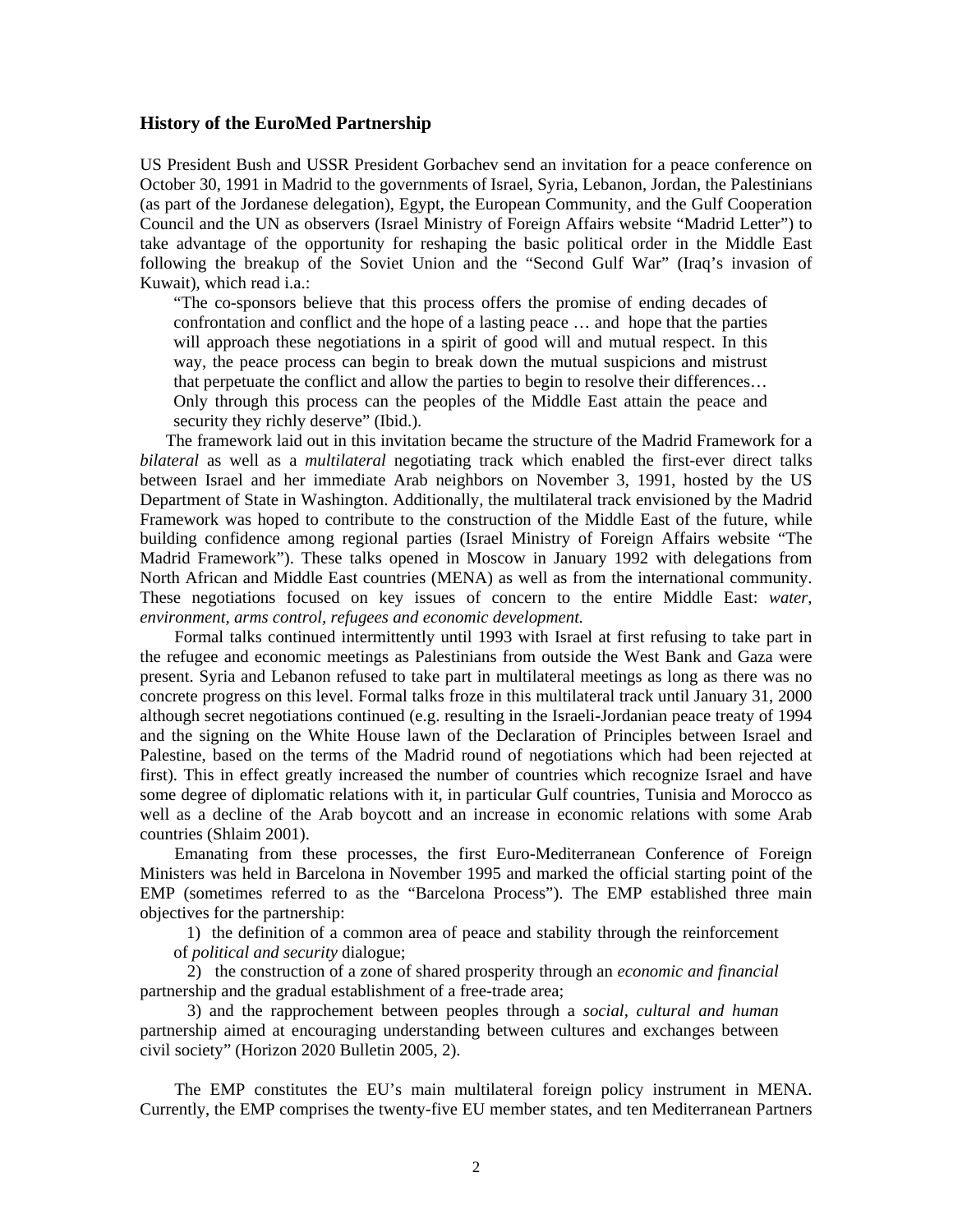(Algeria, Egypt, Israel, Jordan, Lebanon, Morocco, Palestinian Authority, Syria, Tunisia and Turkey, which is also an EU candidate country) and Libya as observer since 1999). Malta and Cyprus, also original EuroMed Partners, are now EU member states.

## **The EMP as a theoretical construct**

The EMP's mandate is based on the political, economic and culturally strategic significance of the Mediterranean region to the European Union (EU) and seeks to develop a relationship between its partners based on "comprehensive cooperation and solidarity, in keeping with the privileged nature of the links forged by neighbourhood and history" (EU Commission website 2006: Barcelona declaration). The "three pillars" of the EMP (reflecting in fact some of the goals originally set out in President Bush's and President Gorbachev's invitation to the Peace Conference of 1991) consist of the following in greater detail and follow the dual regional (multilateral) and bilateral tracks established in the Madrid Peace Conference for the international relations among EMP members.

**The political and security partnership** with the aim of strengthening the political dialogue based on "observance of essential principles of international law, and to reaffirm common objectives in matters of internal and external stability" (Ibid.). EMP partners agreed to act in accordance with the UN Charter and the Universal Declaration of Human Rights (such as guaranteeing "the effective legitimate exercise of such rights and freedoms, including freedom of expression, freedom of association for peaceful purposes and freedom of thought, conscience and religion, both individually and together with other member of the same group, without any discrimination on grounds of race, nationality, language, religion or sex" (Ibid.)) as well as other obligations under international law, including their regional and international agreements. Furthermore, they agreed to "develop the rule of law and *democracy* in their political systems, while recognizing in this framework the right of each of them *to choose and freely develop its own* political, socio-cultural, economic and judicial system, … respect for diversity and pluralism in their societies [both with MENA AND the EU], promote tolerance between different groups in society and combat manifestations of intolerance, racism and xenophobia. … to respect the equal rights of peoples and their right to self-determination, *acting at all times in conformity with the purposes and principles of the Charter of the UN … including those relating to territorial integrity of states* (Ibid., emphasis mine).

 **In the economic and financial partnership** aspect of the EMP the participants emphasize the importance of sustainable and balanced economic and social development with a view to achieving their objective of creating an area of *shared* prosperity. They acknowledge the impediment debt represents to development (e.g. by promoting an environment conducive to both internal savings as the basis for investment, and by direct foreign investment), the need to dialogue and regionally cooperate for an acceleration of socio-economic development and propose solutions, (such as the promotion and development of the private sector, upgrading the productive sector, establishing appropriate institutional and regulatory frameworks for a market economy, such as those protecting intellectual and industrial property rights and competition, those promoting mechanism for technology transfer), the progressive establishment of a freetrade area and a substantial increase in the European Union's financial assistance to its partners (Ibid.).

 This area of the EMP also emphasizes the interdependence of members with regard to the environment which requires increased regional cooperation and coordination between existing multilateral programs. Furthermore it stresses the importance of the conservation and rational management of fish stocks, including improved research into stocks, including aquaculture. Additionally, it acknowledges the pivotal role of the energy sector in the economies of EMP partners and the need to strengthen cooperation and intensify dialogue in the field of energy policies, including the appropriate framework conditions for investments and the activities of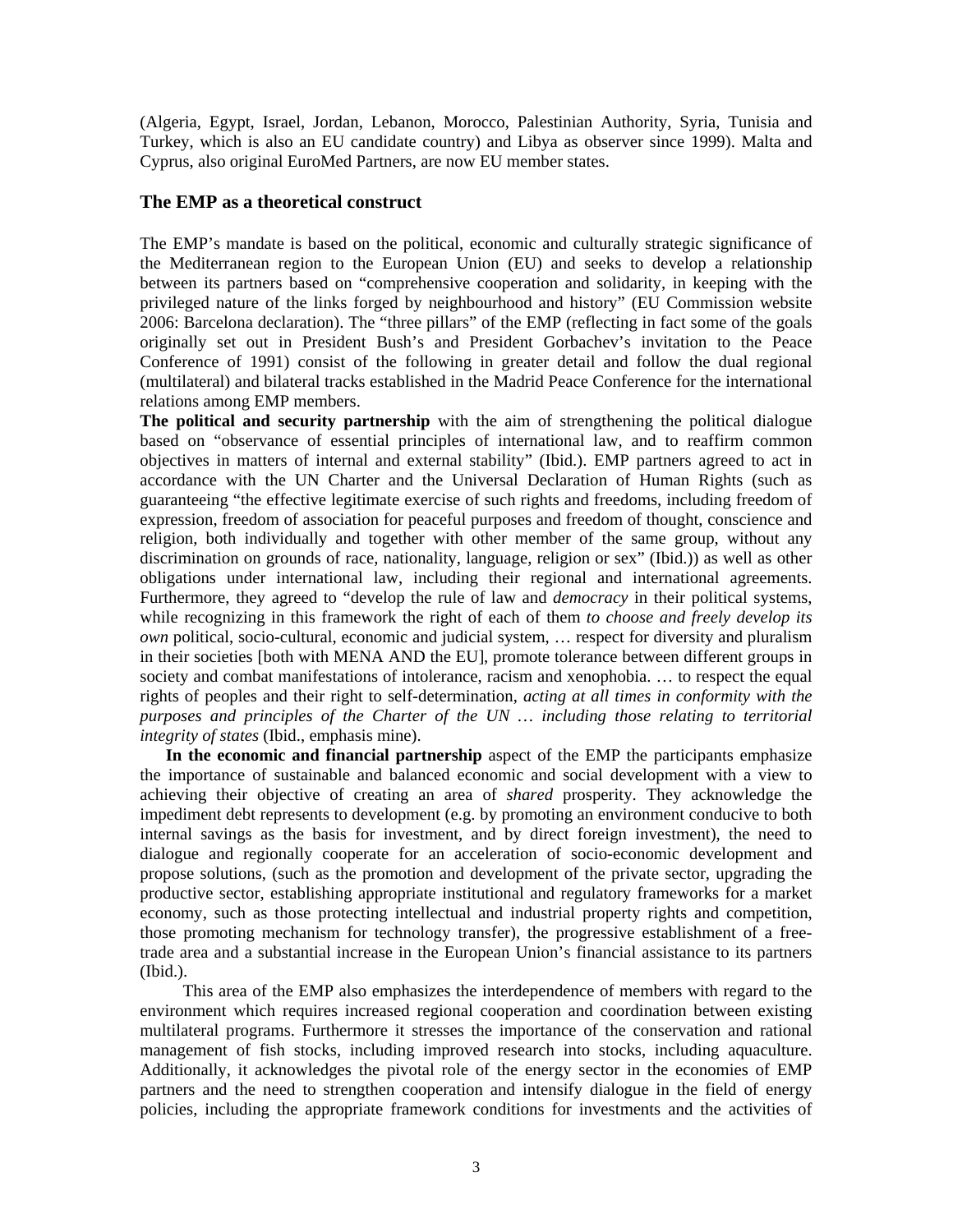energy companies (Ibid.). The supply, management and development of water resources, the modernization of agriculture and the development and improvement of infrastructure, especially in rural areas, including efficient transport systems and information technologies, were also declared priorities (Ibid.).

 The participants acknowledged that the creation of a free-trade area and the success of the EMP require substantially increased financial assistance through the EU and the European Investment Bank (EIB). This would necessitate sound macro-economic management in terms of promoting dialogue and optimized financial cooperation between members' respective economic policies (Ibid.).

**Social, cultural and human affairs** are delineated in the EMP with the aim of developing human resources, promoting understanding between cultures and exchanges between civil societies (Ibid.). The participants recognize that the traditions of culture and civilization throughout the Mediterranean region, dialogue between their cultures and exchanges at the human, scientific and technological levels are essential factors in bringing their peoples closer, promoting understanding between them and improving their perception of each other, including the importance of the role which mass media can play in the reciprocal recognition and understanding of cultures as a source of mutual enrichment (Ibid.). Additionally, the importance of civil society and the development of human resources, such as social development and education and training for young people, e.g. the familiarization with the cultural identity of each partner country by facilitating active exchange programs between member states.

 The importance of these programs is to develop civil society as a significant component of functioning democratic institutions and strengthening the rule of law. These programs are also recognized as positive factors in economic development which in turn are hoped to reduce illegal migration (compare White 2006) to the northern Mediterranean countries. EMP states agreed to cooperate in the repatriation of illegal immigrants as well to cooperate in the joint fight against drug trafficking, international crime and corruption, racism, xenophobia and intolerance (Ibid.).

#### The EMP in practical application

Jose Antonio Ocampo (2006), UN Under-Secretary General for Economic and Social Affairs, states that the "global economic conditions and regional economic environment" (Ibid.) are important factors in addressing a reduction of the yawning gap in income between developed and developing countries. Additionally, he recommends that developing countries transform their production and "export structures, particularly by shifting resources to activities with higher levels of productivity" (Ibid.) rather than specialize solely in natural-resource intensive sectors. Furthermore he stressed the need to strengthen economic linkages *among* developing countries, creating new domestic technological capabilities and to integrate these countries into dynamic world markets *within* the mutually reinforcement of macroeconomic stability (such as soothing normal business cycles instead of pro-cyclical fiscal adjustments), with investment (such as creating fiscal space through improved governance, a strengthened tax base and institutional reform including the creation of regulatory and institutional frameworks required for well functioning markets) and growth.

 In the case of the EMP we notice that since its inception in 1995 its members have set out to in fact pursue this agenda: Follow-up meetings between the foreign ministers of EMP member states as well as conferences have been taking place since the signing of this agreement. Examples of their results are the establishment of a EuroMediterranean Free Trade Area through harmonization of rules, procedures and standards in the customs field, the elimination of unwarranted technical barriers to trade in agricultural products and the adoption of relevant food, phyto and veterinary sanitation measures and the reporting of reliable data on a harmonized basis between member states.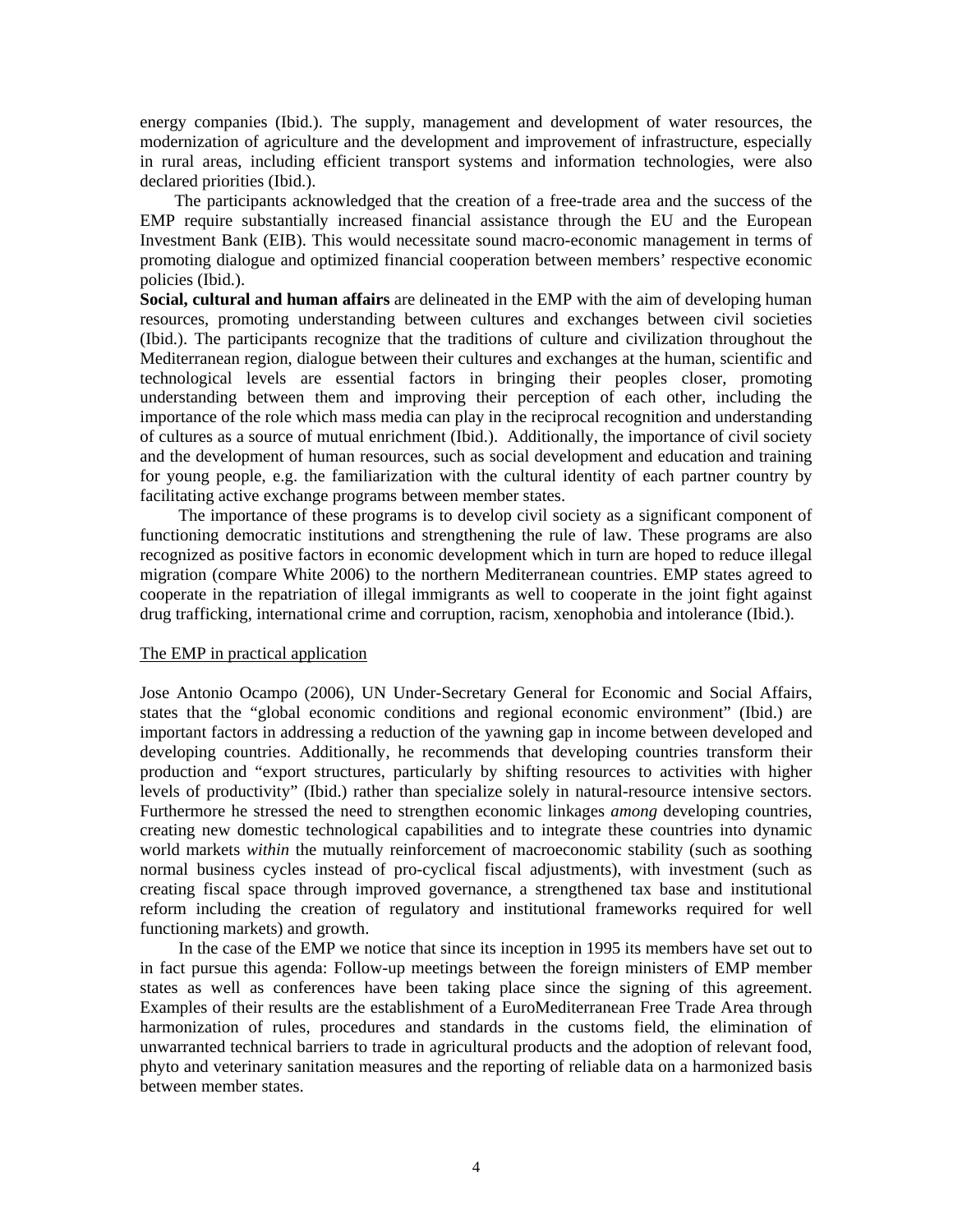Joint research programs, especially in the telecommunications and energy sectors (including the support for renewable sources of energy) and regional tourism development, environmental protection (especially combating desertification) and scientific and technical cooperation (such as the expansion of the Mediterranean Water Charter of 1992 for the expansion of desalination projects and improved research into fish stocks to compensate for over-fishing in the Mediterranean) (Ibid.).

 A particular focus are development measures for small and medium enterprises (SMEs) and the adoption of international or European standards for, and the upgrading of, conformity testing, certification, accreditation and quality standards among EMP members. The Euro-Arab Business School in Granada and the European Foundation in Turin for example are contributing to this end, as is the Anna Lindh foundation which focuses on women's empowerment and development. It should be pointed out that NGOs, such as the Stanley Foundation (in association with the Institute for Near East & Gulf Military Analysis) in the US for example also address open Arab media. These example serves to point out that the EMP is not simply an EU construct out of ulterior market and political motives, but that instead the multilaterality including the US, which existed at the very beginnings leading to the establishment of the EMP, continues within the EMP.

 The main financial instrument for the EMP is the EU's MEDA program. For the period from 1995 until 2003 MEDA's budget was 5.458 million Euros, while the European Investment Bank lent fourteen billion Euros since 1974 (3.7 billion Euros for the period 2002-2003) (European Commission Euro-Mediterranean Partnership/Barcelona Process website).

 The EMP has made concrete progress in wide areas of its mandate:Examples are the Member states agreement in May 2006 to a European Commission draft for "level 2" implementation of measures to combat money laundering and terrorist financing, launched the first two twinning projects in Euro-Egyptian relations in the tourism and maritime safety (tourism) sectors, and the "Europe for Mediterranean Journalists" project to empower journalists to have greater, more informed knowledge when they present EuroMed partnership-related information to their audiences and to network among colleagues in the region (in addition to the establishment of many other programs) .

 Several Think-Tanks have been established in the context of the EMP, such as IEMed (the Institut Europeu de la Mediterrania) and the Anna Lindh Euro-Mediterranean Foundation for the Dialogue between Cultures. The former organization pursues a very broad agenda of lectures, seminars, training, exhibitions, cultural activities and publications on the politics, economy, migration, society and cultural dialogue on EMP issues, such as civil society, participation and human rights, minorities and cultural identities, women and social change, sustainable development, and human movements and migration. The Anna Lindh Foundation pursues a broad human development/ training agenda in member countries on goals agreed on by EMP members. It is apparent that within the EMP the EU's "four freedoms" (services, capital, goods and people) are becoming more and more established, as e.g. also the 2003 Framework Protocol for the Liberalization of Trade in Services to all EuroMed Partners shows.

 On a parallel, though independent from the EMP, track for the purpose of regional economic and political integration between the EU and the "greater Middle East", the EU and the Golf Cooperation Council (GCC) are also in the final stages of preparing the Gulf-European free trade zone agreement "which is hoped to open the door to a strategic partnership, not only confined to the economic aspect but that also includes political and security affairs as well" (Mohamed 2006). Gender equality has progressed as well in MENA in the last few years, e.g. in Morocco fifty female imams were recently awarded diplomas by the Islamic Affairs Ministry and in Turkey the Directorate of Religious Affairs (the Diyanet) appointed two hundred state-paid female preachers (Ahmed-Ullah 2006). Some scholars point out (e.g. Purvis 2006) that Western Europe needs to find ways in which its secular traditions can coexist not only with the bordering continents, "but with those that have, 500 years after the reconquista, returned to its shores… there will be no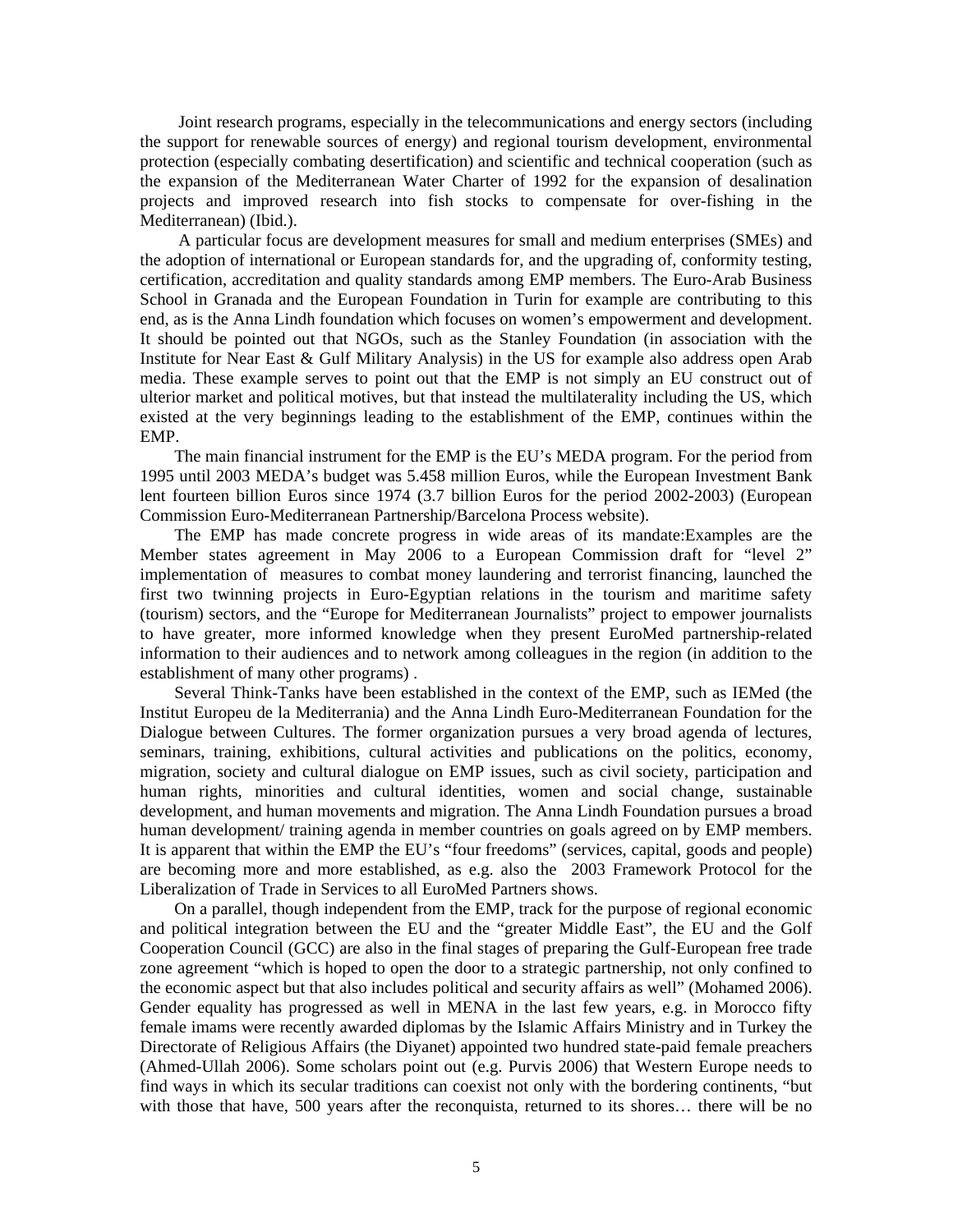more pressing challenge [in his opinion] to the next generation of Europeans than to reconcile its practice with the best of the old Continent's humanist tradition" (Ibid.).

#### Analysis

 The above discussion shows i.a. also the parallels of intra-EU economic and social relationships in relation to the harmonization with EU "best practices" among EU candidate countries. Some scholars have critiqued the application of this approach in MENA as either neoimperialistic or disrespectful of traditional migration patterns of the some North African tribe and their socio-economic consequences. Buzan (2005) points out that "Arabic" countries are traditionally not state-bound, (some are e.g. Bedouin) but emphasize the socio-spatial dimension through bloodlines. Hence Crawford's (2005, 2006) argument that the EU within the EMP is "regionalizing" MENA is not really appropriate, since in the Magreb and Mashriq traditional blood lines actually follow this geographic region, rather than having been created in the early 1990's by political strategists in Brussels. Buzan's argument that "the West" is trying to impose Westphalian notions onto the Magreb and Mashriq is not really accurate either: the governments (whether based on ruling clans and/or families or not) of the (voluntarily) participating MEP countries had accepted concepts of sovereign states already decades earlier.

 The brief synopsis above of the contractual language of the EMP agreement highlights the fact that the Eastern Enlargement of the EU was not automatically to the detriment of MENA, as some scholars claim (e.g. Crawford 2006) – the free trade zone established by the EMP in 1995 allows the countries in MENA to firmly establish themselves on EU markets following the disintegration of the Soviet Union, well before the EU Eastern Enlargement in 2004. If anything, the enlarged EU also increased the market for MENA agriculture as the demands for products from Southern climates ballooned in the new EU member states.

The end of the Cold War "led to systemic transformations reshaping the global order" (Reus-Smit 2005, 195) and with it questions about the "dynamics of international change, the nature of basic institutional practices, the role of non-state agency and the problem of human rights (Ibid.). This paper argues that the EuroMed Partnership (EMP) is significant in terms of economic growth and political and socio-cultural stabilization beyond the region (EU and the Middle East and North Africa) but is also viewed positively by other regions and powers for the same reasons. It might hereby dispel some myths which surround the EMP, such as its origins lying in "bursting on the scene in 1995 when the Spanish presidency of the EU organized a conference in Barcelona" (Crawford 2005, 1), since its origins go back to multilateral efforts in the early 1990s beyond the EU.

 The EMP should be understood not as an attempt by the EU to invent a region that did not yet exist and but to create a regional identity based neither on blood nor religion, but on civil society, economic interdependence, voluntary networks and civic beliefs (Ibid.), i.e. to "construct in the Mediterranean region a pluralistic security community whose practices are synonymous of peace and stability" (Ibid.). The EMP cannot be adequatley analyzed solely in the neo-liberal theory of international cooperation (e.g. Keohane 1984) whose elements are the importance of international anarchy in shaping state behavior, with the state as the most important actor in world politics and the assumption of states as essentially self-interested when there is low interdependence betweens states. Rather, the establishment of new norms and institutions (i.e. explicit principles, norms rules and decision-making procedures around which actors' expectations converge in a given area of international relations of the EMP) (Keohane 1984, 85- 109) in EU relationships reduce international anarchy among its members (to varying degrees, depending on whether it is intra-EU or an EU-external relationship), thus inducing them to incur reciprocal obligations as cooperation demands. This leads to a reduction in transaction costs as cooperation and information are increased. In terms of the neo-liberal premise of relative-power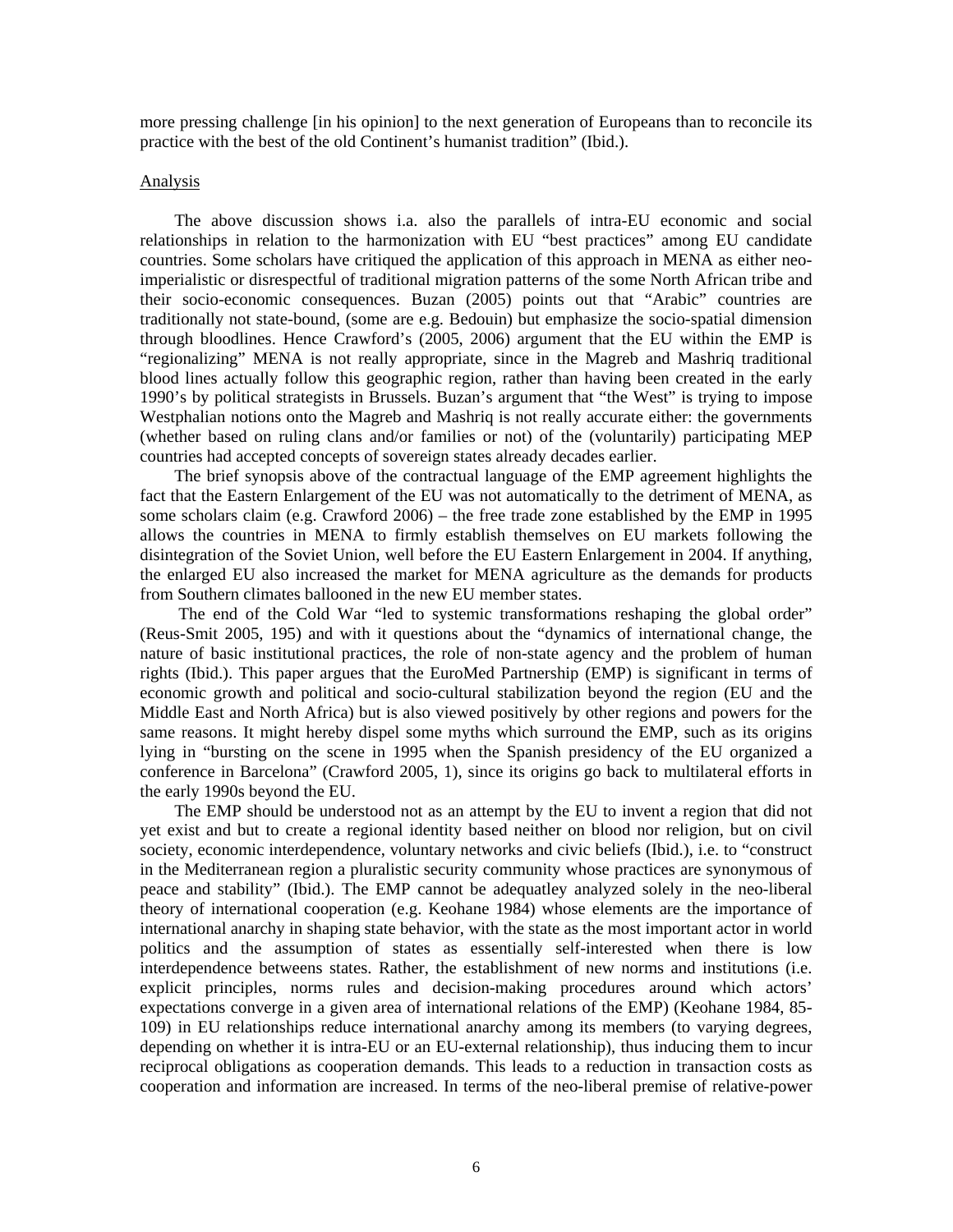gains, EMP members could also be viewed as utility-maximizers who "will entertain cooperation so long as it promises absolute gains in their interests" (Reus-Smit 2005, 192).

 The institutional significance of the EMP lies partially in providing conditions (e.g. coordination/harmony through an international institutional framework under which international cooperation can take place (Keohane 1988, 380) and in harmony achieved according to Ruggie (1998). The sociological approach to the study of institutions "stresses the role of impersonal social forces as well as the impact of cultural practices, norms, and values that are not derived from calculations of interests (Barry 1970; Gilpin 1981). Improving the intersubjective meanings- "understanding" (Kratochwil and Ruggie, 1986, 265) of how people think about institutional norms and rules, and the discourses they engage in, is considered as important as the impact of the norms is in evaluating the behavior which changes in response to their application (Keohance 1988, 381). Constructivists contend that *normative* or *ideational* structures are just as important as *material* structures. While neo-realists emphasize the material structure of the balance of military power, and Marxists stress the material structure of the capitalist world economy,

constructivists argue that systems of shared ideas, beliefs and values also have structural characteristics, and that they exert a powerful influence on social and political action… constructivists also stress the importance of normative and ideational structures because these are thought to shape the social identities of political actors… by understanding how non-material structures condition actors' identities is important because identities inform interests and, in turn, actions… Understanding how actors develop their interests is crucial to explaining a wide range of international political phenomena that rationalists ignore or misunderstand (Reus-Smit 2005, 196/7).

 Luna (2004, 334) points out that there are several major collective action strategies available, e.g. *partisan* action and *normative* action, which both depend on external and internal factors, as well as institutional traditions which constrain and give meaning to the implementation of different practices. While some previous cooperative endeavors in the Mediterranean region were less successful (e.g. the Western Mediterranean Forum), it has been argued that with these the "absence of a strong web of regional interaction at state and non-state levels, … the crosscutting strategic interests of the key states involved … and the low and strongly asymmetrical rate of economic integration between the two shares of the Mediterranean Sea" (Christiansen, Petito and Tonra 2000, 403) were contributing factors. The institutional and ideological structures of the EMP on the other hand were designed to address the weaknesses observed in other cooperative efforts in this region. In fact we observe how the ideational structures of the EMP influence democratic institutionalization and the norming effect e.g. on gender relations, the enhanced integration of market economics, and environmentally protective measures.

 "Pluralism and tolerance are pillars of modern society…. But pluralism doesn't just mean diversity. It means that we share the same rules and values, and are still nevertheless different" ("European have stopped defending their Values", Spiegel  $10/2/2006$ ). The normative aspect of the EU's values and norms is apparent in its relationships and explicit in its institutions, whether in its "aid" or "trade" programs, in its accession proceedings through the Copenhagen Criteria, or in its neighborhood policy of which the EMP is a special case. The stated values of the EU are democracy, human rights, a market economy, and the rule of law. Crawford (2005, 3) questions whether the EMP is simply the EU's "civilian power in the service of peace and prosperity for all" (Ibid.) or whether it is really "a guise in which the power politics of an enlarged EU are played out" (Ibid.) along realist calculations in a quest for supremacy in tandem with EU enlargement (Kupchan 2003).

 Could it not be possible that peace and prosperity, as foreign policy aims, be approached in terms of democracy, human rights, a market economy, and the rule of law in a region (compare EuroBarometer: The European Union and its Neighbours 2006), rather than through massive military attacks which have shown in "the recent experience of the United States and Israel in the Middle East … [that they are] not only morally reprehensible, but useless in achieving the stated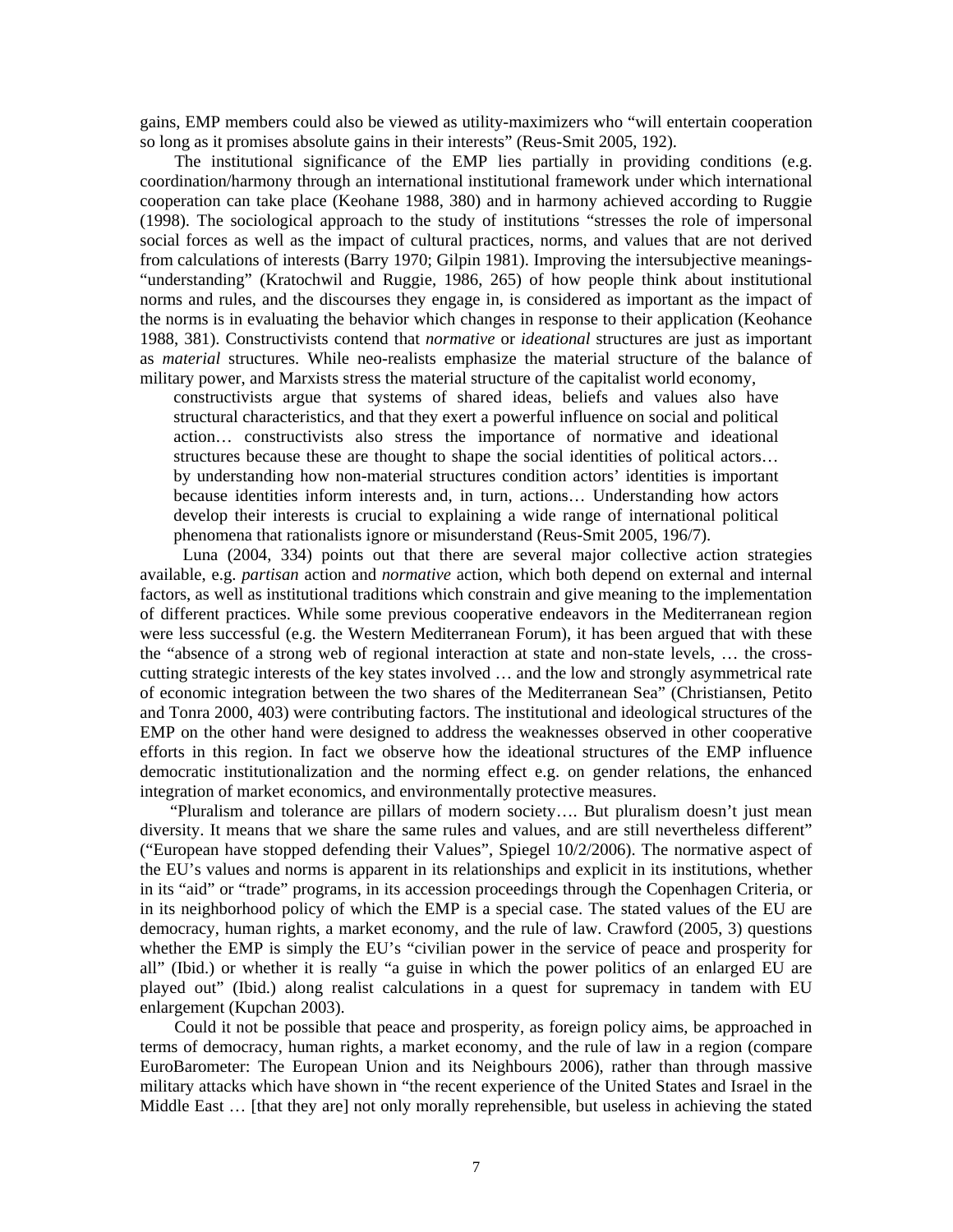aims [i.e. democratization] – of those who carry them out" (Zinn 2006). The details of the EMP above have shown that the EU's economic, political, and socio-cultural initiatives are for the purpose of extending the European area of stability south and to create a pluralistic security community whose practices are synonymous with peace and stability (Adler and Crawford 2004). The EMP was also "designed as the EU's preferred tool for engaging Islam in a 'dialogue of civilizations', and its central foreign economic policy in the region as a whole" (Crawford 2005, 1).

 This EU-MENA multilaterality is, in fact, also not meant to exclude the US. On the contrary, these values of democracy and multilateral organizations were the same which the US supported – and now the "fear in Europe is that a disillusioned US will retreat into itself [after its recent *l'etat c'est moi* Iraq excursion] ... rather than recommitting itself to the world (Thornhill 2006). Yet, conditions, such as global infrastructures of communication and increasing awareness of common interests, which facilitate transnational cooperation between peoples have never been as favorable as today (Held et al. 1999, 5) – and it is hoped that the transatlantic alliance will continue to be supportive of the Euro-Mediterranean engagement.

### Discussion

 $\overline{a}$ 

 Globalization is not new. But the speed at which it expands and deepens is extraordinary. The impact of the new economic giants such as China, India and others as well as the gap between the EU and the US which is not closing are concerns to the EU (Commission of the European Communities 2005, 4). Buzan and Gonzalez-Pelaez (2005) find that an analysis of Middle Eastern society through the English School lens is helpful in understanding the traditionally nonliberal mix of interhuman, transnational and interstate social structures of the classical Islamic world in a "layered international social structure in which some norms and institutions are shared and some not" (Ibid., 11). The EMP can be understood as functioning within this interplay of interregional and global social structures<sup>2</sup>.

 Held (1999) states that common European values underpin each of our social models. They are the foundations of our specific European approach to economic and social policies.

There can be no partial solutions. No single country can meet the challenges alone. Acting together at a European and national level, we can give Europe a future. We can have a strong voice, projecting European vision and European values among our partners around the world … the status quo is not an option … growth and jobs is a truly European agenda. … The EU's Member States have developed their own approach reflecting their history and collective choices (Ibid., 3).

The EU's public sector's role of delivering high quality services of general interest through regulation or government spending and a strong 'European dimension' reinforces national systems on a European level (Ibid.). This type of integration can be analyzed within the EMP through the English School approach such as pursued by Buzan and Gonzalez-Pelaez (2005), briefly referred to above already. Utilizing this ontological approach, the EMP can be analyzed in terms of "second order society" (transnational order), consisting of the "power political" (the international system pillar of the traditional English School), "coexistence" (the core institutions of international society in a pluralist diplomatic, territorial, legal and great power management balance), the "cooperative" within the public domain (i.e. "beyond coexistence but short of extensive domestic convergence", Ibid., 13) and lastly, "convergence" (referring to "the development of a substantial enough range of shared values within a set of states to make them adopt similar political, legal and economic forms). This more Kantian form of solidarism is differentiated from cosmopolitanism (Ibid.) as the "key primary institutions of sovereignty,

 $2$  in the widest sense, including cultural and economic-political as they are affected by the social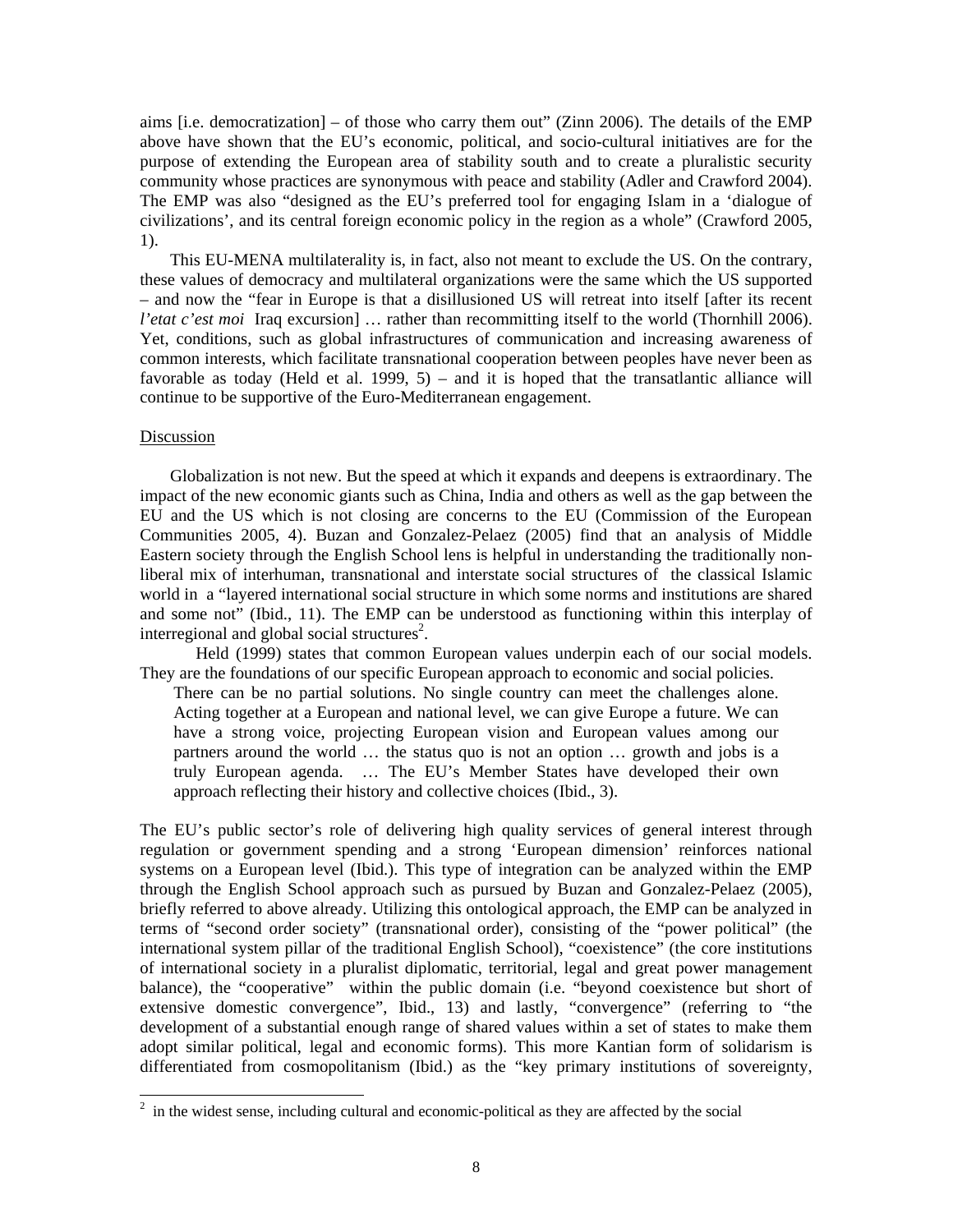territoriality, diplomacy, international law and nationalism became internalized more or less worldwide [including in the EMP], they are no longer depending on the coercion that originally delivered them to the non-Western world" (Ibid.). This would argue against the EMP as a European neo-colonial instrument. Were one to make a detailed institutional analysis of the MENA region in the  $20<sup>th</sup>$  century, one would find traditionally (i.e. pre-EMP) the "master institutions" (in Gonzales-Pelaez' terminology, 2005) such as diplomacy, territoriality, equality of people, markets and nationalism, but derivative institutions, such as alliances, multilateralism, bilateralism, trade liberalization, and self-determination less well developed in favor of conflict, patron-client relationships, and dynastic principles. One of the hopes by its founders is for EMP derivative institutions to become "cooperatively institutionalized" (in Buzan's terminology, 2005) for the region as a whole.

 The diffusion of EU norms in MENA in the context of globalization is also significant in the fight against terrorism which cannot be fought with military means alone:

apart from international law, tolerance and respect for other cultures should be the maxims of actions … Islamic motivated terrorism can only be successfully fought if we encourage the democratic and economic development in the affected crisis regions and achieve more respect for human rights (Merkel in Spiegel Online 9/11/2006).

Democracy Watch (2006) reports a significant increase in the pervasiveness of democracy, respect of human rights and civil liberties in the Arab world along several parameters, although a stage of peaceful, substantive democratization is not yet reached in the Magreb and Mashrig.

#### Conclusions

 The EMP is primarily a regional multilateral mechanism, enhanced by bilateral relations between member states. The fact that the US and the former Soviet Union both were essentially its godparents rather invalidates some claims (e.g. Crawford 2005) that it is an imperialistic tool of the EU to out-do the US. However, the synergy between the EU and MENA member states makes it a truly cooperative Euro-Mediterranean project, rather than the reverse of this hypothesis as one might suspect, a "colonial project" by the US or the Soviet Union.

 *Aid* and *debt relief* have not improved stability in Africa overall and developing countries rather need to commit themselves to good *policies* (Williamson and Beattie 2006). Indeed, it is a project of mutual learning on both shores of the Mediterranean, the traditional Judeo-Christian club of the EU opening itself socio-culturally to the Muslim world (in tandem, of course, with Turkey's actual accession proceedings) and actively engaging itself politically and economically, and with the reciprocal true for the MENA member states. While the bilateral "track" addresses characteristics specific to the relations between the EU and each Mediterranean partner, the regional dimension of the EMP covers simultaneously region-wide economic, political and cultural cooperation. The "regional cooperation has a considerable strategic impact as it deals with problems that are common to many Mediterranean Partners [due to the partially shared history of MENA, for example], while it emphasizes the national complementarities" (European Commission Euro-Mediterranean Partnership/Barcelona Process website).

 The significance of approaching the EMP from a constructivist standpoint is that constructivists think that culture matters in that it is inherently *socially* constructed, not foremost rooted in blood and soil (Reus-Smit 2005, 211). English School writers, such as Hedley Bull, prefer to think of international relations not only in terms of competition for power and wealth, but also holding particular rights, entitlements and obligations, i.e. as a society of states with cosmopolitan values (e.g. Grande and Beck 2004). We do not live in a borderless world, regardless of whether from a standpoint of extreme extrapolation of globalization, or in the basic sense of Bedouin migration for example, loosely organized according to bloodline.

 Reitan (2002) reminds us that Neo-realism and Neo-liberalism as international relations approaches are 'undersocialized', paying too little attention to how actors and social structures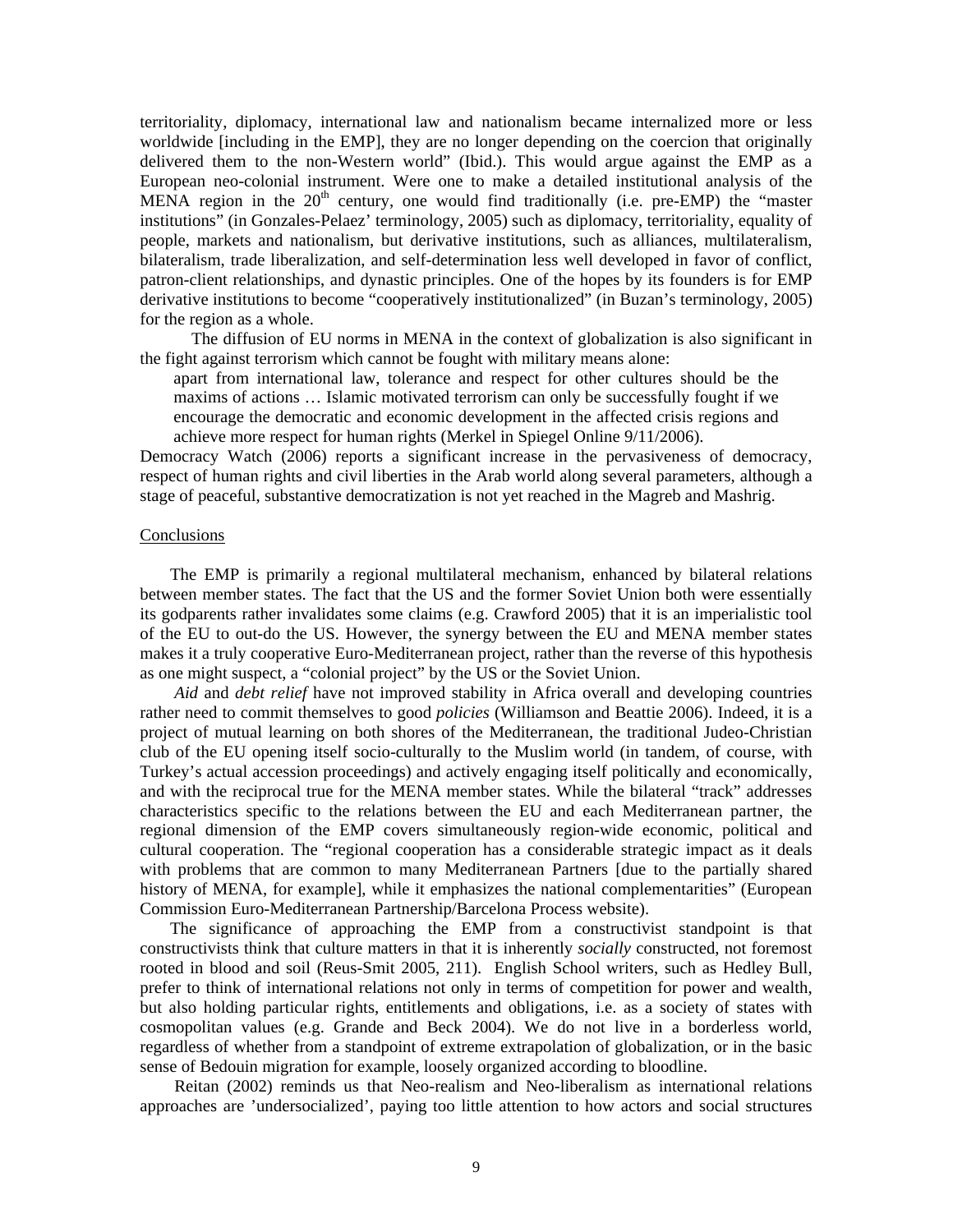become constructed (Wendt 1999, 4-5 in Ibid.). A Constructivist focus would be on the processes which

 seek to facilitate greater understanding of identity and interest formation and transformation, structural and institutional constitution, unique re-conception of power, and the ontology and construction of the social world and how social change happens within it (Reitan 2002, 2).

This is, in my opinion, significant in the wider globalization setting, such as an analysis of the dynamics within the EMP as well to capture not simply power gains and expansion spheres of political interest considerations, but to address the socio-cultural aspects of economic integration and eliminate dependencies in terms of the English School writers, such as Hedley Bull might, and hereby achieve the political harmonization within the area of the EMP which the European Coal and Steel Community achieved after World War II.

 In the absence of another alternative for peaceful coexistence, we observe how the agreements between the EMP states contribute to an interdependence between them, enhancing the zone of increased trust (through predictable and stable institutions) as well as peace and prosperity due to functioning market economies, accountability and transparency. The EMP also contributes to a reduction of economic boundaries and cultural prejudices. This would serve to counteract the marginalization of MENA in the globalization processes and contribute to the stabilization of this region politically through economic integration with its neighbors across the Magreb and Mashreq as well as with the EU. Perhaps Robert Putnam's proposal (in Lloyd, 2006) can be applied to the members of the EMP: "What we shouldn't do is to say that they should be more like us. We should construct a new 'us'" such as a regional Euro-Mediterranean "us".

 The EMP celebrated its tenth anniversary and is set to continue to grow with the support of an expanded MEDA budget, to further continue its mandate of economic, political and cultural cooperation such as addressing the de-pollution of the Mediterranean Sea by 2020 through a reduction of industrial (e.g. ship) emissions, and municipal/urban waste as well as stemming the decline in local fishery stocks and to provide safe drinking water to millions of citizens in conferences (such as the Third Global conference on Oceans, Coasts and Islands in January 2006 in Paris, the Third International Meeting for the Future of the Blue Planet in January in Boulogne, France, the Sharing the Fish Conference in February in Perth, Australia, the Envirowater Conference in Delft, the Netherlands, etc.) (Horizon 2020 Bulletin 2006) and the EuroMed 2004 International Water, Wastewater and Desalination Exhibition (ace-events 2004). Progress continues to be monitored through improvements in reliable and consistent data collection and identification of "synergies with existing actors in the Mediterranean region"

 European Parliament President Borrell presented the President of the Palestinian Authority, Mahmoud Abbas, to the EU parliamentary plenary session in May 2006 as "the umbilical cord linking to the path of peace in the region" (Euromed Synopsis 2006) and requested support of the international community to give the new Palestinian government the chance to adapt to the basic requirements of the international community. This was a symbolic example of the significance of the EU, in this case through the EMP process, in contributing to regional peace: The synergy between pursuing an agenda for domestic and regional development and facilitated international cooperation and rules, which guarantee "policy space" for the developing countries of MENA, represents an approach to follow the recommendation by made by Jose Antonio Ocampo (2006) of UN EcoSoc to close the economic (and with it, hopefully socio-political gaps in global income contribution in this part of the world, i.e. MENA) and contribute to the leap to a better, more inclusive form of globalization (Ibid.).

 Should we not achieve this, we need to consider an alternative outcome (Mishkin 2006): "Could there be another Great Reversal in which globalization retreats and the world suffers political, social and economic upheaval and destruction? The answer is yes".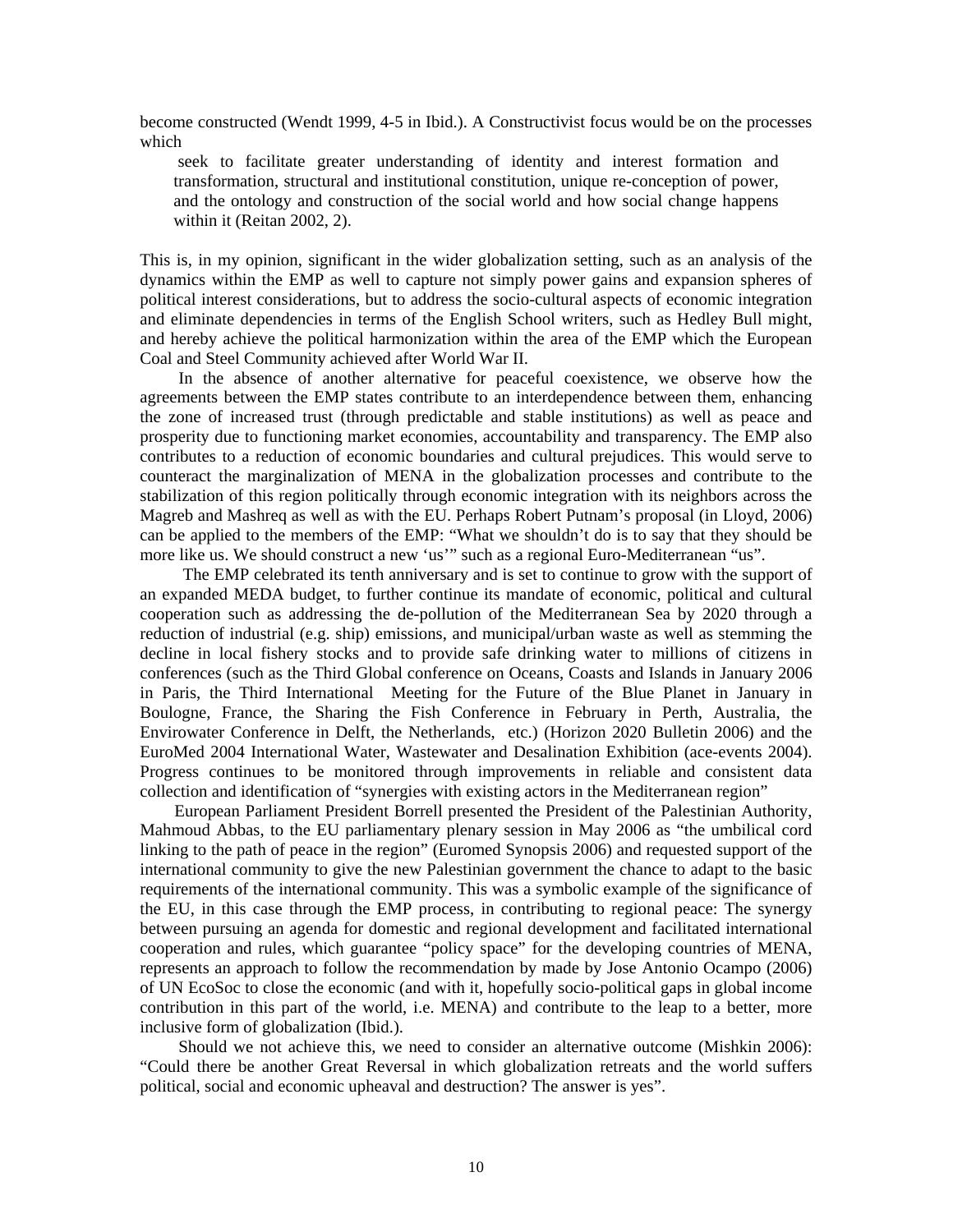#### References

- "European have stopped defending their values": Interview with German Islam expert Bassam Tibi: *Spiegel Online*, http://www.spiegel.de/international/spiegel/0,1518,440340,00.html.
- Merkel demands respect for international law. *Spiegel Online*, http://www.service.spiegel.de/cache/international/0,1518,436459,00.html.
- Fury as Berlin opera cancels performance. *Spiegel Online*, http://www.spiegel.de/international/0,1518,439393,00.html.
- Article 8. *Ain-Al-Yaqeen*. http://www.ain-al/yaqeen.com/issues/20060526/feat8en.htm
- Ace Events. International water, wastewater and desalination exhibition Euromed 2004. [cited 10/5 2006]. Available from http://www.ace-events.com/EuroMedX.htm.
- Adler, Emanuel, and Beverly Crawford. 2004. *Normative power: The European practice of region building and the case of the Euro-Mediterranean partnership (EMP)*. Institute of European Studies, UC Berkeley.

———. 2004. *Normative power: The European practice of region building and the case of the Euro-Mediterranean partnership (EMP).* Berkeley/CA: Institute of European Studies, University of California.

Ahmed-Ullah, Noreen S. Muslim women find their voice. *Chicago Tribune*, November 10, 2006.

- Allin, Dana, and Steven Simon. 2006. Military force will not defeat Islamist rivivalism. October 10, 2006.
- Anna Lindh Euro-Mediterranean Foundation. Dialogue between cultures: Calendar of main activities 2006/2007. [cited 10/5 2006]. Available from http://Euromedalex.org/En/Program.htm.
- Applebaum, Anne. 2006. Wearing full-face veil is about manners, not religion. *Miami Herald*, October 27, 2006.
- Bania-Dobyns, Sarah. The contribution of the system concept to the English schoo;: Clarifying the system concept by means of methodological pluralism. Paper presented at Paper for the Panel "ES Theory Debates", WISC Conference.
- Barry, Brian. 1970. *Sociologists, economists and democracy*. London/UK: Macmillan.
- Beck, Ulrich, and Edgar Grande. 2004. *Das kosmopolitische Europa*. Frankfurt: Suhrkamp.
- Benoit, Bertrand. 2006. German Muslims praise US ambassador for soothing tensions. *Financial Times*, October 8, 2006.
- Beunderman, Mark. 2006. Verheugen warns EU against 'dangerous spiral' on Turkey. http://euobserver.com/9/22593/?rl=1.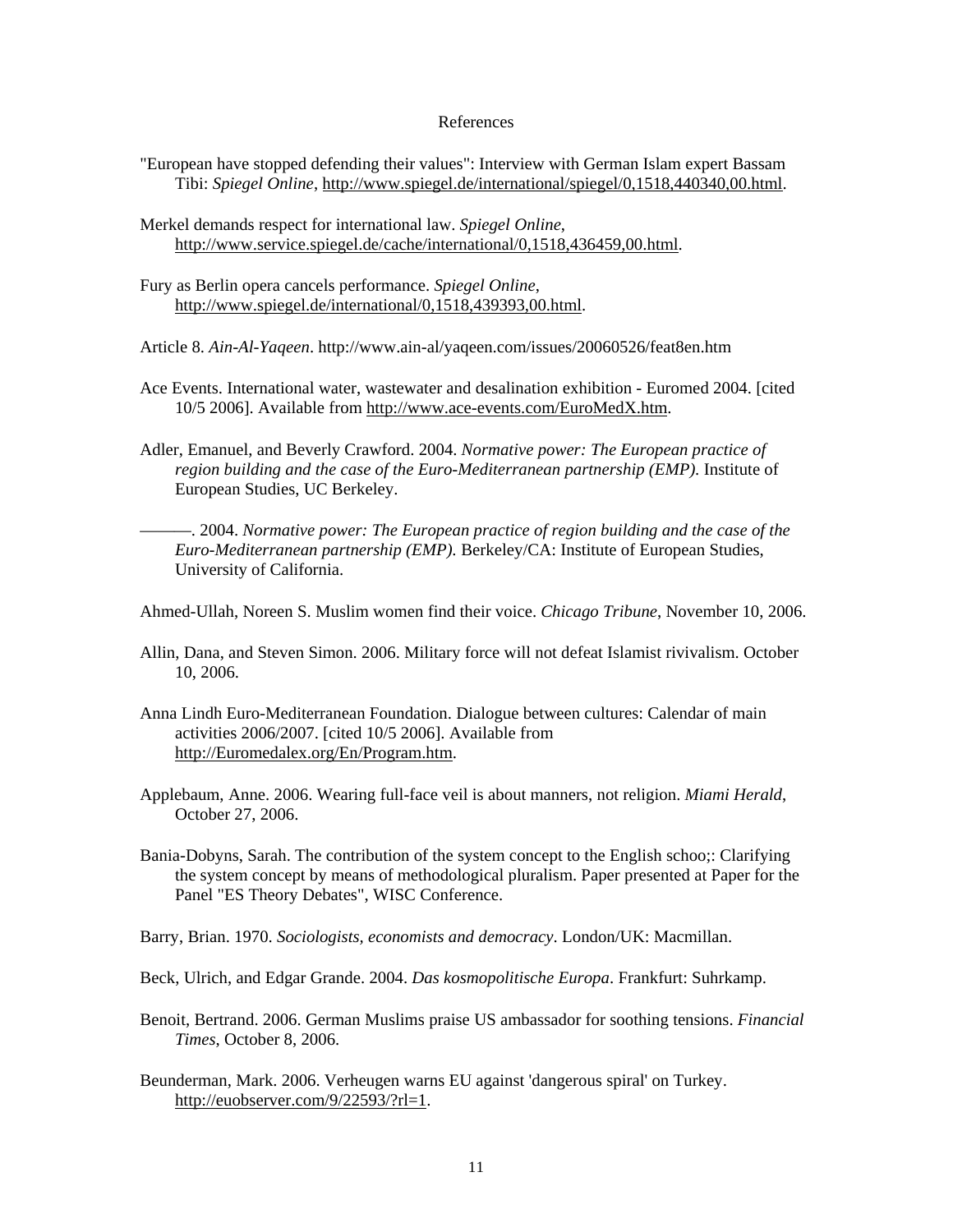- Bokhari, Farhan, Kevin Morrison, and Gillian Tett. Rush expected for IT offering. *Financial Times*, October 3, 2006.
- Broder, Henryk M. Afraid of the fear of terror. *Spiegel Online* (September 27, 2006), http://www.spiegel.de/international/0,1518,439642,00.html.
- Brown, Chris. 2005. *Understanding international relations*. 3rd ed. New York: Palgrave Macmillan.
- Buzan, Barry, and Ana Gonzalez-Pelaez. 2005. The Middle East through English school theory: A regional international society? Paper presented at WISC Conference Istanbul.
- Cafruny, Alan W. 2006. Historical Materialism: Imperialist rivalry and the global capitalist order. In *Making sense of international relations theory.*, ed. Jennifer Sterling-Folker. Boulder, CO: Lynne-Rienner.
- Cappellin, Paola, and Gian Mario Biuliani. 2004. *The political economy of corporate social responsibility in brazil: Social and environmental dimensions.* United Nations Research Institute for Social Development, Technology, Business and Society Programme Paper #14.
- Christiansen, Thomas, Fabio Petito, and Ben Tonra. 2000. Fuzzy politics around fuzzy borders: The European union's 'near abroad'. *Cooperation and Conflict.*
- Colonomos, Ariel, and Javier Santiso. 2005. "Vive la France!' French multinationals and human rights. *Human Rights Quarterly* 27: 1307-1345.
- Commission of the European Communities. European values in the globalized world. Paper presented at October Meeting of Heads of State and Government.
- Crawford, Beverly. *The impact of EU enlargement on the Euro-med partnership.* Miami/FL: University of Miami EU Center, 2006.
	- ———. 2006. The impact of enlargement on the Euro-med partnership. In *Towards the completion of Europe*, eds. Joaquin Roy, Roberto Dominguez. Miami, FL: Miami-Florida European Union Center/University of Miami.
- Cutler, A. Claire. Transnational business civilization, corporations, and the privatization of global governance.
- Dombey, Daniel, Neil Buckley, and Carola Hoyos. Nato defeats Russian plans for 'gas OPEC'. *Financial Times*, November 14, 2006.
- Eurobarometer. 2006. The European Union and its neighbours summary May-June 2006. *Special Eurobarometer TNS Opinion & Social* 259, (65.3).
- Europa Press. 2006. Zapatero viaja a Turquia para impulsar la alianza de civilizaciones. *El Pais.es*, November 12, 2006.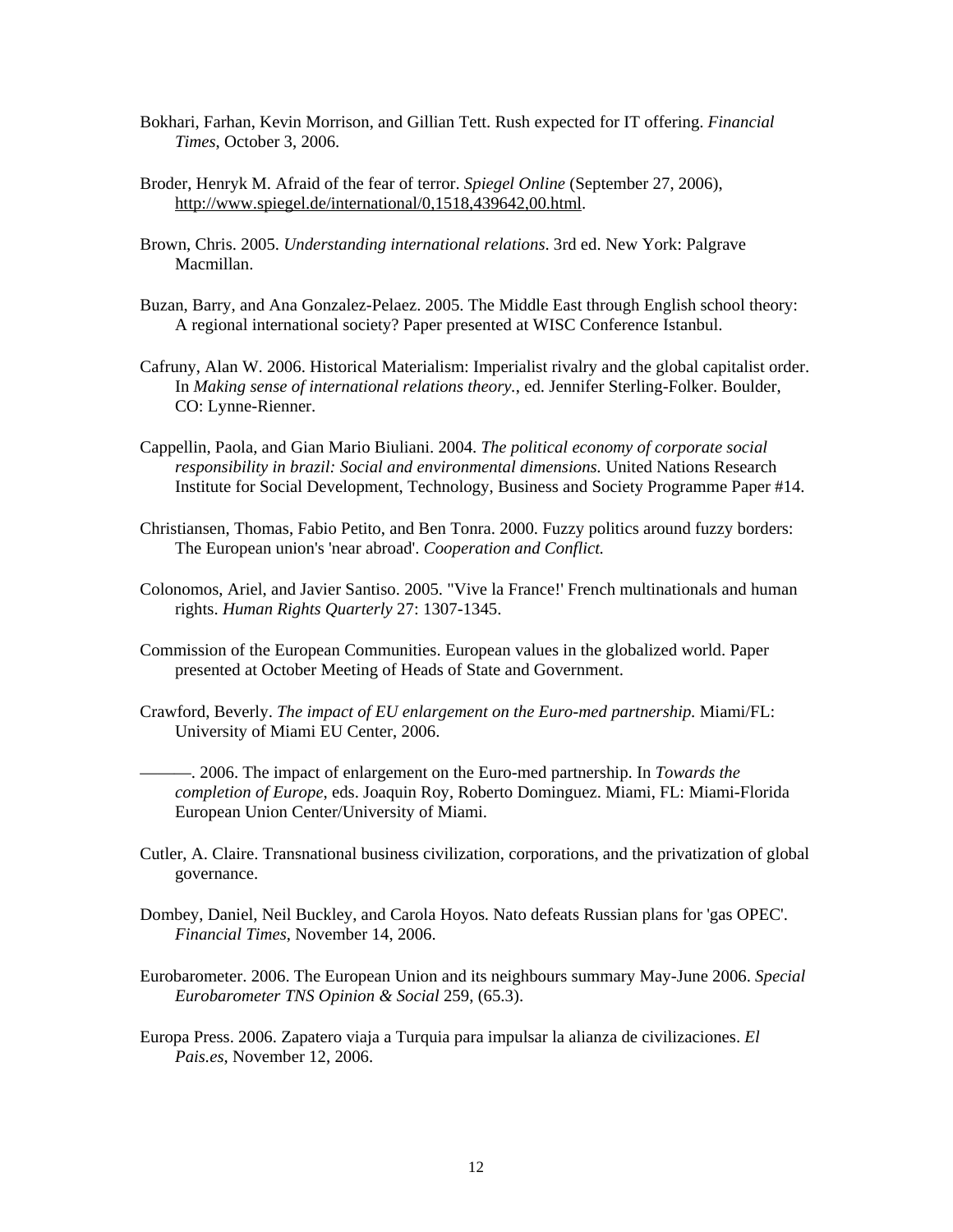European Commission. System of pan-Euro-Mediterranean cumulation. [cited 10/3 2006]. Available from http://ec.Europa.eu/taxation\_customs/customs/customs\_duties/rules\_origin/preferential/arti.

———. Barcelona declaration. [cited 10/3 2006]. Available from http://ec.Europa.eu/comm/external\_relations/Euromed/bed.htm.

———. Financial Cooperation/MEDA programme. [cited 2006 Available from http://ec.Europa.eu/comm/external\_relations/Euromed/meda.htm.

European Commisison/EuropeAid Cooperation Office. 18 May 2006. Institutional activities. *EUROMED Synopsis*(355).

European Commission. Corporate social responsibility. [cited 11/6/2006 2006]. Available from http://ec.Europa.eu/enterprise/csr/index\_en.htm.

———. 5th EuroMed trade ministerial conference Marrakech 24 march 2006. [cited 10/3 2006]. Available from

http://ec.Europa.eu/comm/trade/issues/bilateral/regions/Euromed/ministerial2006/stplay\_en.

———. Euro-Mediterranean Partnership/Barcelona process. [cited 10/3 2006]. Available from http://ec.Europa.eu/comm/external\_relations/Euromed/.

———. *Framework protocol of Istanbul for the liberalisation of trade services of 7 July 2003*. Whitepaper ed. non-published .

———. Financial Cooperation/MEDA programme. [cited 10/3 2006]. Available from http://ec.Europa.eu/comm/external\_relations/Euromed/meda.htm.

———. The EuroMed association agreements. [cited 10/3 2006]. Available from http://ec.Europa.eu/trade/issues/bilateral/regions/Euromed/aa>en.htm.

European Institute of the Mediterranean. 2006. *The role of culture and media as key-instruments for the evolution of mentalities.* 

Gilpin, Robert. 1981. *War and change in world politics.* New York: Cambridge UP.

Gow, David. Germany may block new EU members. *Guardian Unlimited*, http://www.guardian.co.uk/international/story/0,,1855937,00.html.

Griffith, Martin. 1999. *Fifty key thinkers in international relations*. New York, NY: Routledge.

Held, David, Anthony McGrew, David Goldblatt and Jonathan Perraton. 1999. *Global transformations: Politics, economics and culture*. Stanford, CA: Stanford UP.

International Institute for Sustainable Development. Horizon 2020 bulletin. *Horizon 2020 Bulletin* 120, (1) (21 December 2005), http://www.iisd.ca/ymb/horizon2020/ymbvol120num1e.html.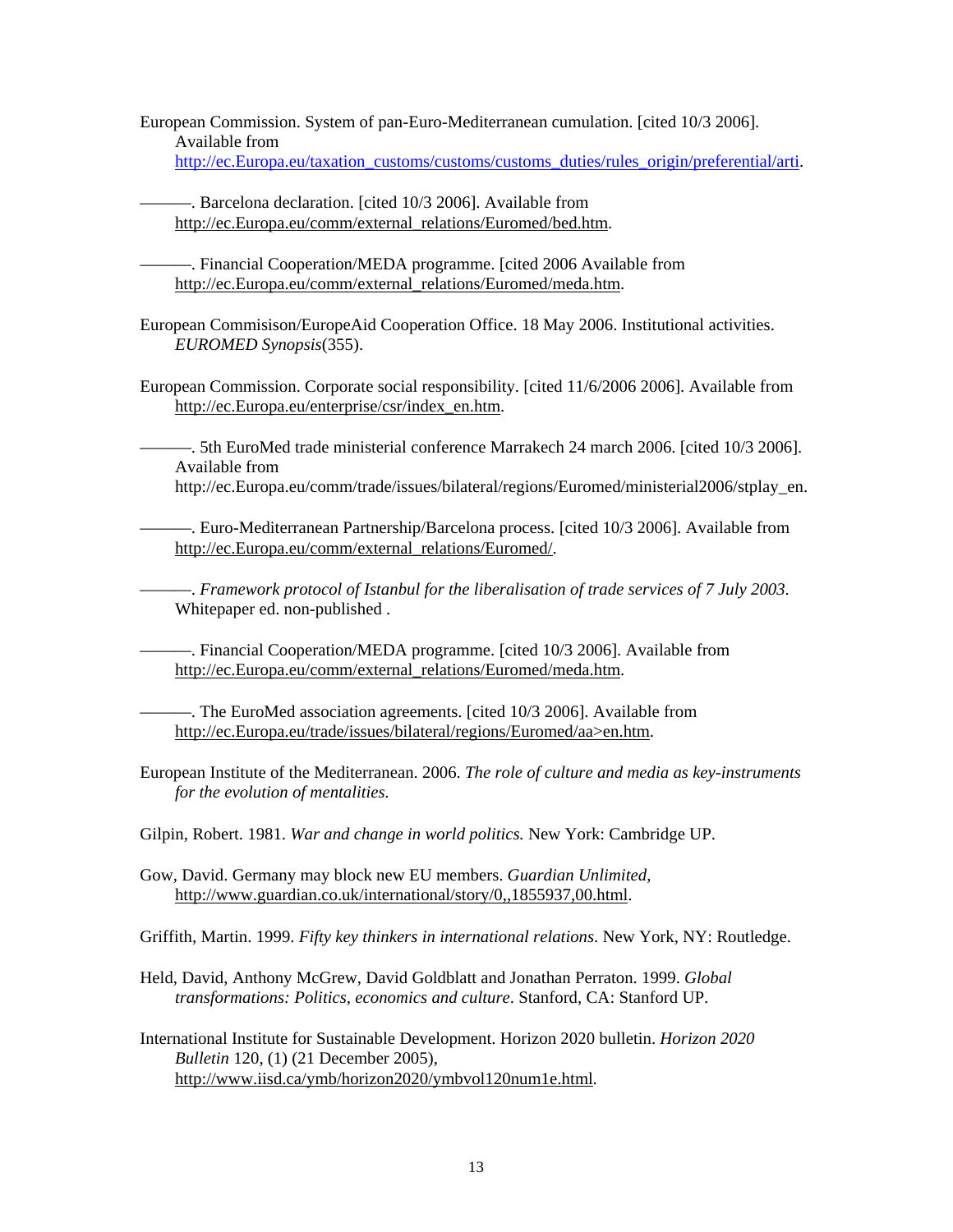- IranMania. Iran, Turkey to hold confab on eco cooperation. (November 12, 2006), http://wwww.iranmania.com/News/ArticleView/Default.asp?NewsCode47177&NewsKin...
- Israel Ministry of Foreign Affairs. The Madrid framework: Guide to the Mideast peace process. 10/5/2006]. Available from http://www.mfa/gov.il/MFA/Peace%20Process/Guide%20to%20the %20Peace%20Process...
- ———. Letter of invitation to Madrid peace conference October 30, 1991. 10/5/2006]. Available from http://www.mfa.gov.il/MFA/Peace%20Process/Guide%20to%20to%20the%20Peace%20Pr ocess...
- Jourchi, Slaheddine. 2006. Democratic mobility, but still a long road to go. *Democracy Watch* 1, (9-10 (June-July)).
- Keohane, Robert O. 1988. International institutions: Two approaches. *International Studies Quarterly* 32, 379-396.

———. 1984. *After hegemony*. Princeton: Princeton University Press.

- Khalaf, Roula. October 19, 2006. Dubai plans fund to tap into gulf liquidity. *Financial Times.*  October 19, 2006.
- Kirchner, Emil J. *The European Union as a model for regional integration: The Muslim world and beyond.* Miami, FL: University of Miami EU Center, 2006.
- Kraig, Michael, and Kathy Gockel. 2005-2006. *Open media and transitioning societies in the Arab Middle East: Implications for US security policy.* The Stanley Foundation in association with Institute for Near East & Gulf Military Analysis.
- Krasner, Stephen. 1996. The accomplishments of international political economy. In *International theory: Positivism and beyond.*, eds. Steve Smith, Ken Booth and Marysia Zalewski.
- Kratochwil, Friedrich, and John G. Ruggie. 1986. International organization: A state of the art on an art of the state. *International Organization* 40: 753-76.
- Kupchan, Charles. 2002. *The end of the American era: U.S. foreign policy and the geopolitics of the twenty-first century*. New York, NY: Knopf.
- Linklater, Andrew. 1996. The achievements of critical theory. In *International theory: Positivism and beyond.*, eds. Steve Smith, Ken Booth and Marysia Zalewski.
- Lloyd, John. 2006. Harvard study paints bleak picture of ethnic diversity. *Financial Times.*
- Luna, Matilde. 2004. Business and politics in Mexico. In *Dilemmas of political change in Mexico.*, ed. Kevin J. Middlebrooks. London: Center for US-Mexican Studies: Institute of Latin American Studies, University of California: San Diego.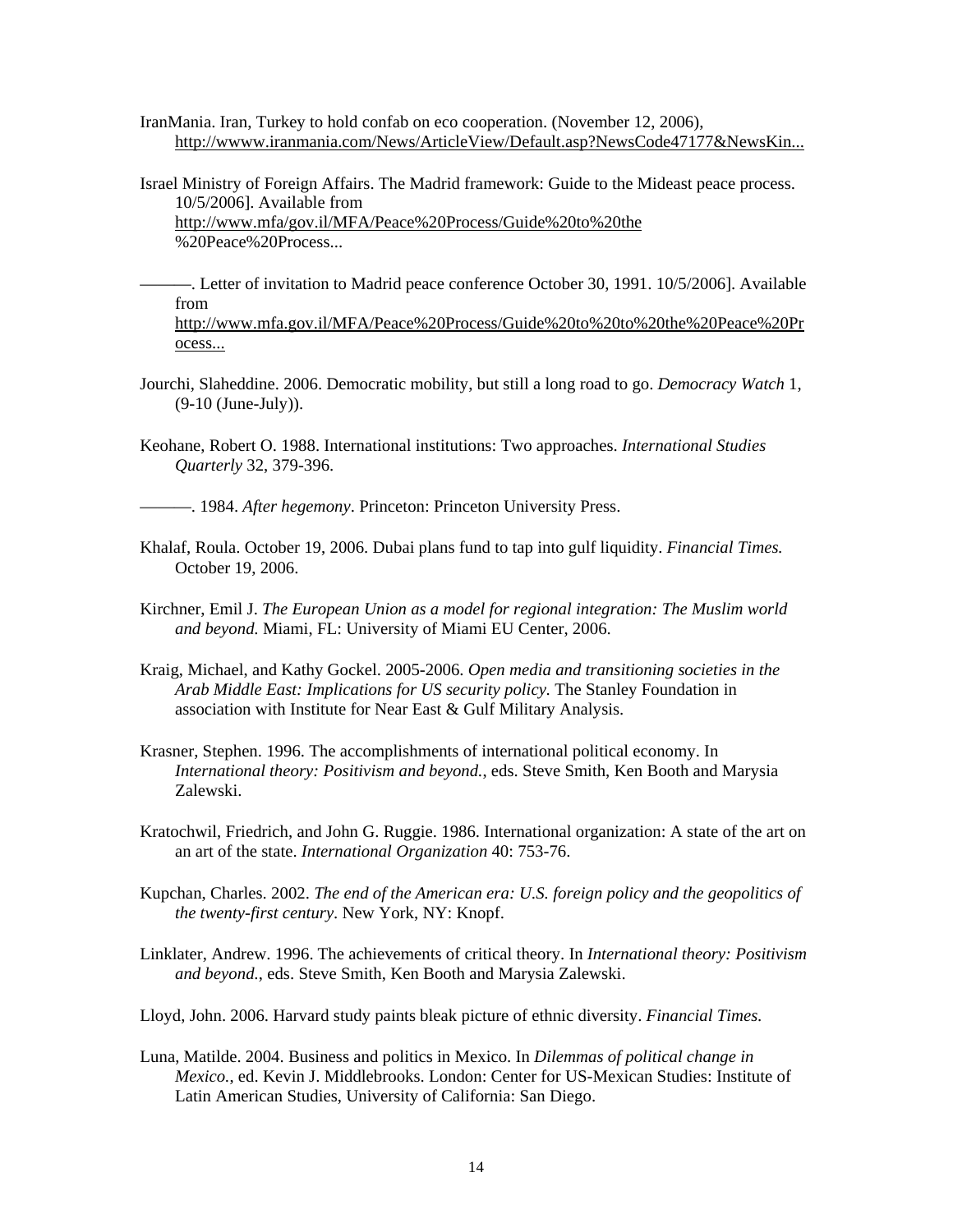- Mishkin, Frederic. 2006. Promoting the next great globalization. *Financial Times*, October 10, 2006.
- Mohamed, Ibrahim. European strategy for energy to strengthen relations with the Arab world. *Dar Al Hayat* (November 14, 2006).
- Ocampo, Jose Antonio. 2006. Sustainable globalization is all about minding the gap. *Taipei Times*, 11/15, 2006. http://www.taipeitimes.com/News/editorials/archives/2006/11/14/2003336346/print.
- Palmer, John. A commonwealth for Europe. *Opendemocracy.Net* (October 11,2006), http://www.opendemocracy.net/democracy-Europe\_constitution/European\_commonwealth...
- Pelaez-Gonzalez, Ana. The primary institutions of the Middle Eastern interstate society. Paper presented at WISC Conference, Istanbul.
- Purvis, Andrew. Belive it or not. *Time Europe*, http://www.time.com/time/Europe/magazine/printout/0,13155,1541242,00.html.
- Reich, Simon. 2005. When firms behave 'responsibly' are the roots national or global? *International Social Science Journal* 185: 509-29.
- Reitan, Ruth. 2002. *(De)constructing globalization: Turning a 'constructivist gaze' at the discourse of globalization.* Washington, D.C.: American University School of International Service, .
- Reus-Smit, Christian. 2005. Constructivism. In *Theories of international relations.*, eds. Scott Burchill, Andrew Linklater, Richard Devetak, Jack Donnelly, Matthew Paterson, Christian Reus-Smit and Jacqui True. 3rd ed. New York, NY: Palgrave MacMillan.
- Ruggie, John Gerard. 1998. *Constructing the World Polity.* New York: Routledge.
- Shlaim, Avi. 2001. *The iron wall*. New York, NY: W. W. Norton & Company.
- Silva, Eduardo. 1997. Business elites, the state, and economic change in Chile. In *Business and the state in developing countries*, eds. Sylvia Maxfield, Ben Ross Schneider. Ithaca, NY: Cornell University Press.
- Smith, Steve. 1996. Positivism and beyond. In *International theory: Positivism and beyond.*, eds. Steve Smith, Ken Booth and Marysia Zalewski. First ed. Cambridge, UK: Cambridge UP.
- Spiegel Online. 2006. Iraq is not winnable. *Spiegel Online International* (November 13), http://www.spiegel.de/international/0,1518,44763,00.html.

———. Merkel demands respect for international law. *Spiegel Online* (9/11/2006), http://service.spiegel.de/cache/international/0,1518,436459,00.html.